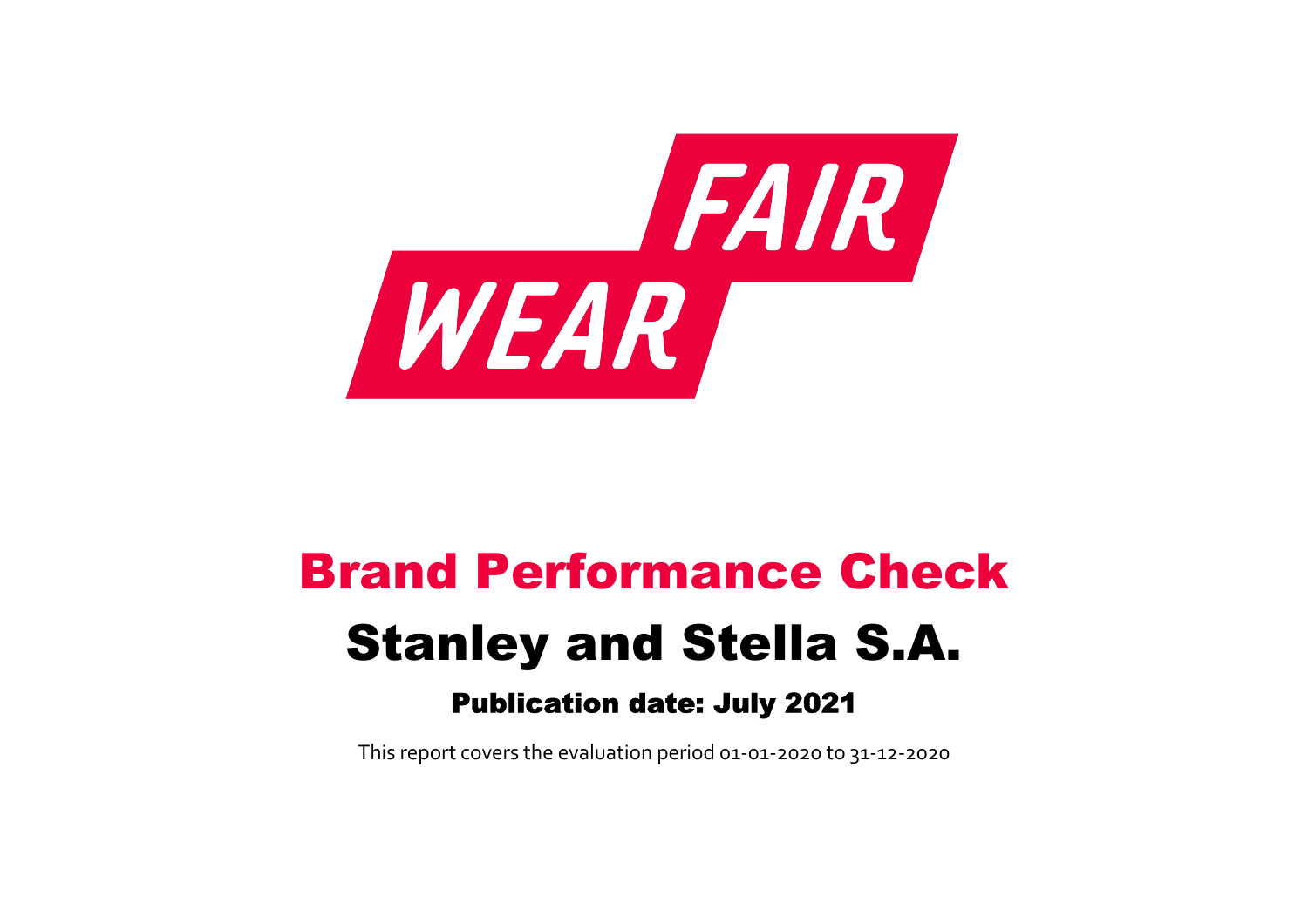#### About the Brand Performance Check

Fair Wear Foundation (Fair Wear) believes that improving conditions for apparel product location workers requires change at many levels. Traditional efforts to improve conditions focus primarily on the product location. Fair Wear, however, believes that the management decisions of clothing brands have an enormous influence for good or ill on product location conditions.

Fair Wear's Brand Performance Check is a tool to evaluate and report on the activities of Fair Wear's member companies. The Checks examine how member company management systems support Fair Wear's Code of Labour Practices. They evaluate the parts of member company supply chains where clothing is assembled. This is the most labour intensive part of garment supply chains, and where brands can have the most influence over working conditions.

In most apparel supply chains, clothing brands do not own product locations, and most product locations work for many different brands. This means that in most cases Fair Wear member companies have influence, but not direct control, over working conditions. As a result, the Brand Performance Checks focus primarily on verifying the efforts of member companies. Outcomes at the product location level are assessed via audits and complaint reports, however the complexity of the supply chains means that even the best efforts of Fair Wear member companies cannot guarantee results.

Even if outcomes at the product location level cannot be guaranteed, the importance of good management practices by member companies cannot be understated. Even one concerned customer at a product location can have significant positive impacts on a range of issues like health and safety conditions or freedom of association. And if one customer at a product location can demonstrate that improvements are possible, other customers no longer have an excuse not to act. The development and sharing of these types of best practices has long been a core part of Fair Wear's work.

The Brand Performance Check system is designed to accommodate the range of structures and strengths that different companies have, and reflects the different ways that brands can support better working conditions.

This report is based on interviews with member company employees who play important roles in the management of supply chains, and a variety of documentation sources, financial records, supplier data. The findings from the Brand Performance Check are summarized and published at [www.fairwear.org](http://www.fairwear.org/). The online [Brand Performance Check Guide](https://api.fairwear.org/wp-content/uploads/2020/03/FWF_BrandPerformanceCheckGuide-DEF.pdf) provides more information about the indicators.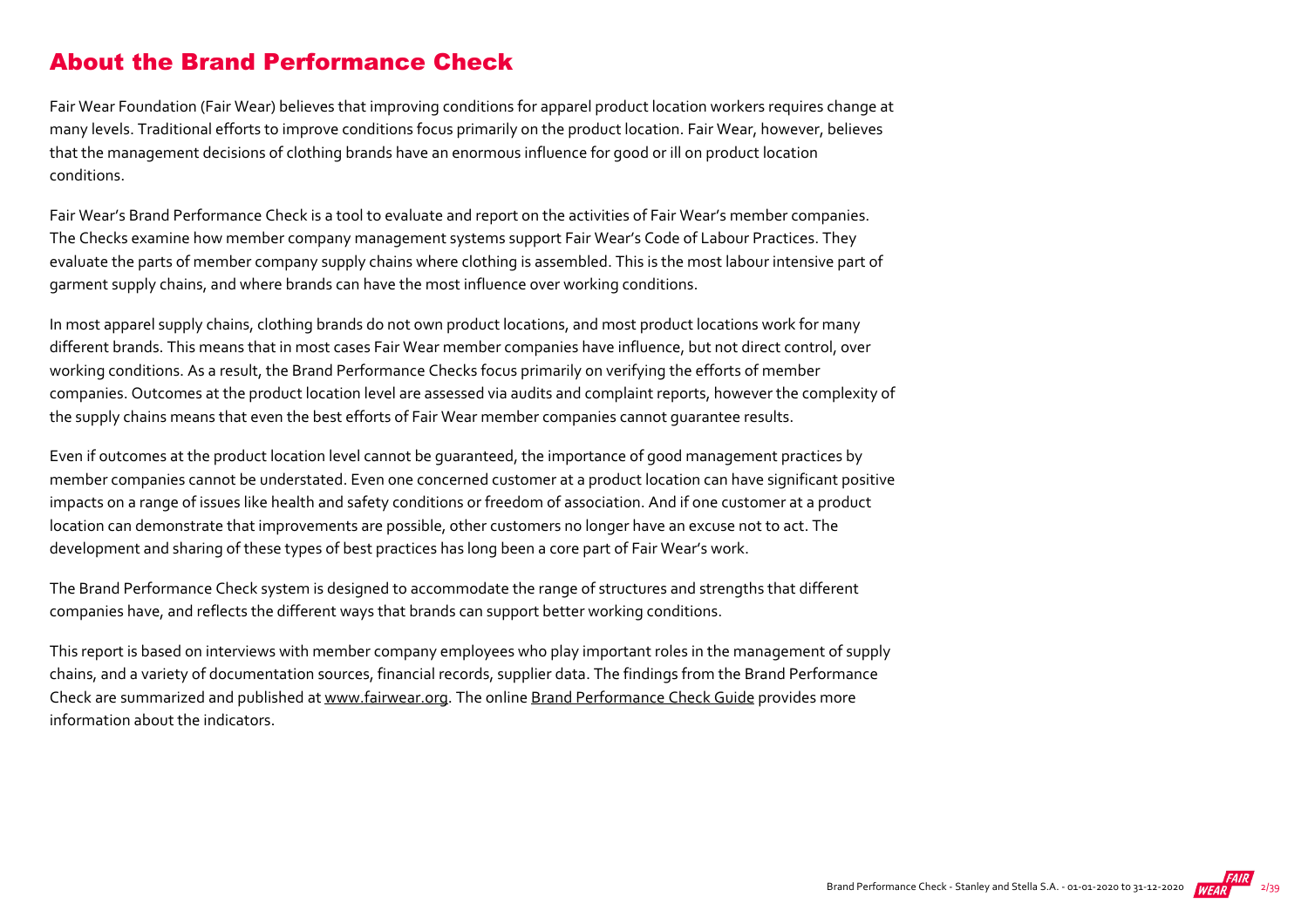#### On COVID‐19

This years' report covers the response of our members and the impact on their supply chain due to the Covid‐19 pandemic which started in 2020. The outbreak of the Covid‐19 pandemic limited the brands' ability to visit and audit factories. To ensure the monitoring of working conditions throughout the pandemic, Fair Wear and its member brands made use of additional monitoring tools, such as complaints reports, surveys, and the consultation of local stakeholders. These sources may not provide as detailed insights as audit reports. To assess outcomes at production location level, we have included all available types of evidence to provide an accurate overview of the brands' management systems and their efforts to improve working conditions. Nevertheless, brands should resume verifying working conditions through audits when the situation allows for.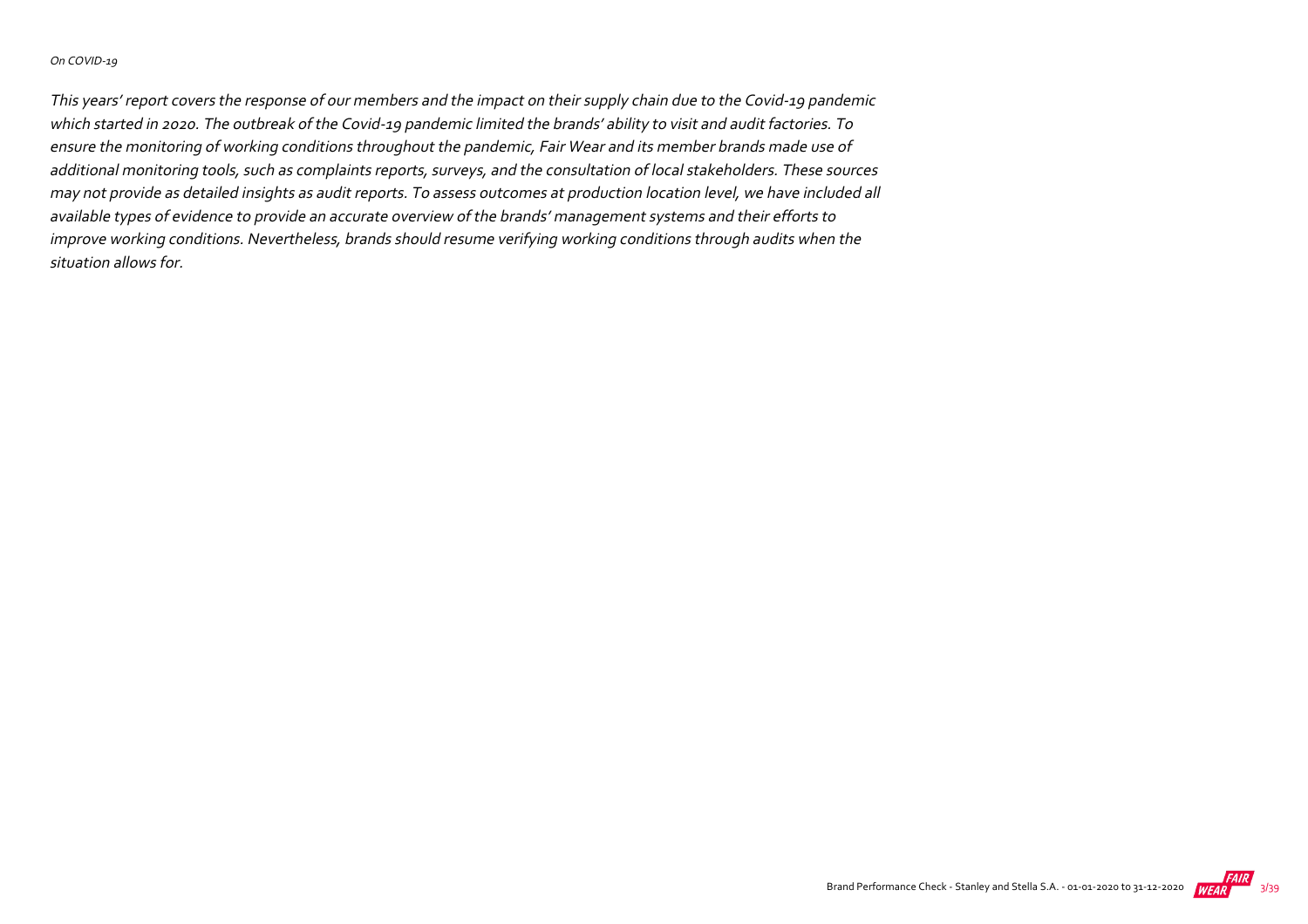#### Brand Performance Check Overview

#### Stanley and Stella S.A.

#### Evaluation Period: 01-01-2020 to 31-12-2020

| Member company information                                                                |                                                                                          |
|-------------------------------------------------------------------------------------------|------------------------------------------------------------------------------------------|
| Headquarters:                                                                             | Brussels, Belgium                                                                        |
| Member since:                                                                             | 2013-07-18                                                                               |
| Product types:                                                                            | Garments, clothing, fashion apparel; Promotional wear and accessories; Bags; Accessories |
| Production in countries where Fair Wear is active:                                        | Bangladesh, China                                                                        |
| Production in other countries:                                                            | N/A                                                                                      |
| <b>Basic requirements</b>                                                                 |                                                                                          |
| Workplan and projected production location data for upcoming year have been<br>submitted? | Yes                                                                                      |
| Actual production location data for evaluation period was submitted?                      | Yes                                                                                      |
| Membership fee has been paid?                                                             | Yes                                                                                      |
| <b>Scoring overview</b>                                                                   |                                                                                          |
| % of own production under monitoring                                                      | 66%                                                                                      |
| Benchmarking score                                                                        | 8 <sub>1</sub>                                                                           |
| Category                                                                                  | Leader                                                                                   |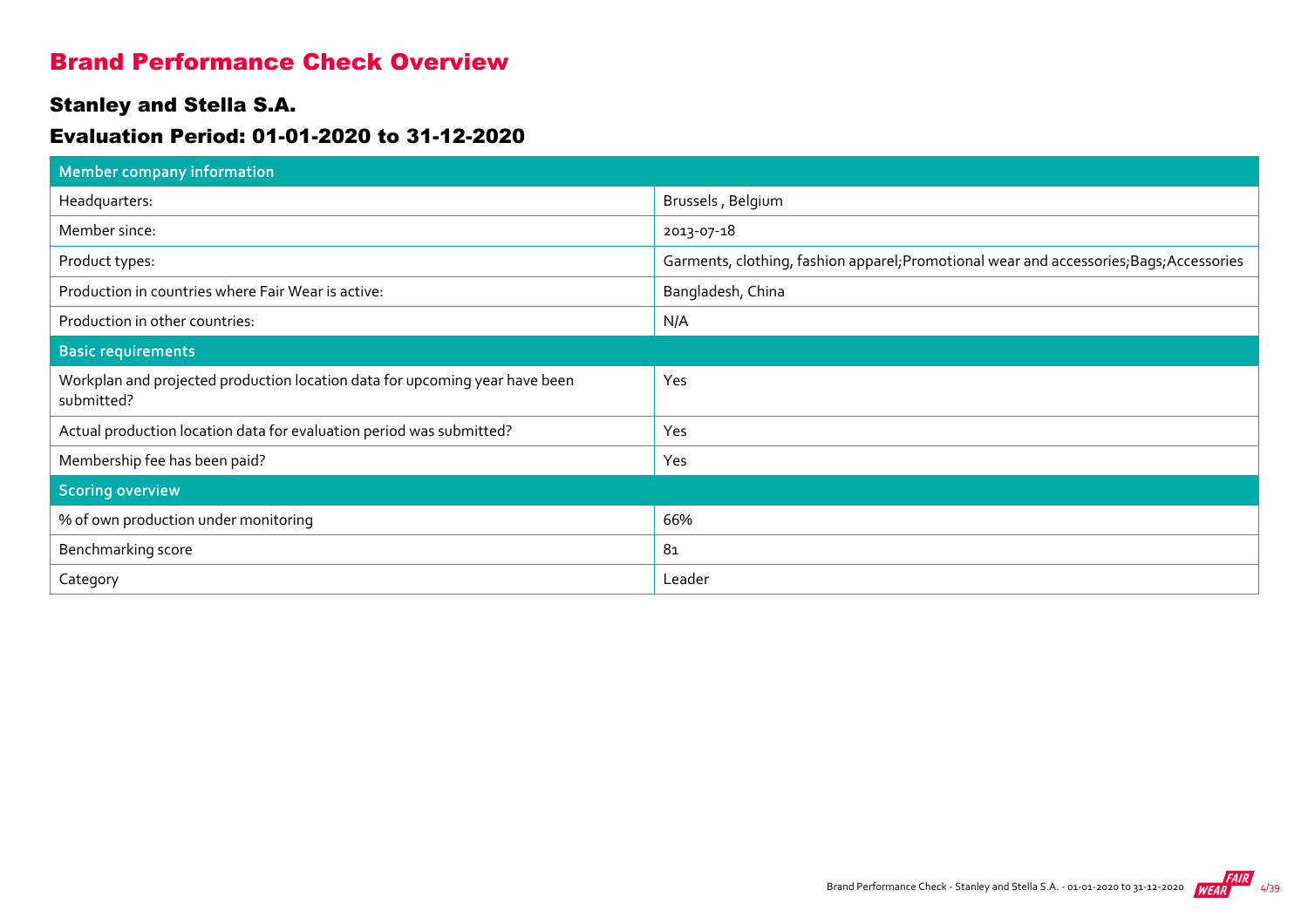#### Summary:

Stanley and Stella S.A. (hereafter Stanley/Stella) has shown advanced results on performance indicators. The benchmarking score of 81 means that Fair Wear has again awarded Stanley/Stella the 'Leader' status. Although the monitoring threshold does not determine the category this year, Stanley/Stella has fulfilled the monitoring requirements at suppliers responsible for 66% of its production volume.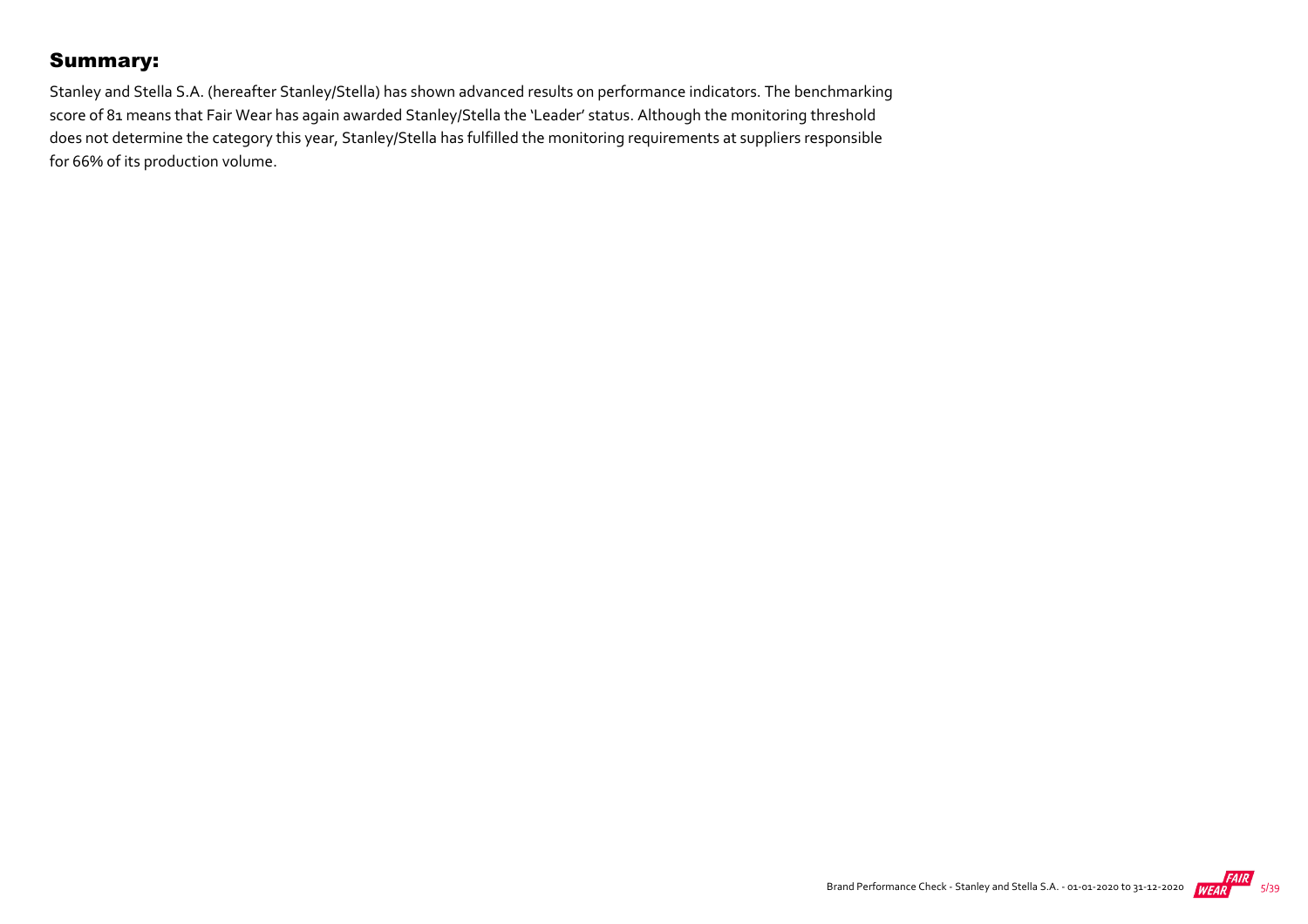#### Corona Addendum:

Stanley/Stella faced unprecedented sales shutdown in the Spring of 2020 due to COVID‐19. The brand did not cancel any orders, but as sales dramatically declined in March and April 2020, the brand had to put 10% of placed orders (that were in the raw material procurement stage) on hold for two months. These orders were all confirmed in May with new delivery dates. In consultation with suppliers, the brand agreed on a 1% discount from all suppliers to be able to maintain regular payment terms on the delayed orders. To support one supplier facing financial difficulties, the brand made payments earlier than the required payment schedule.

Stanley/Stella mapped out key risks and the impact of COVID‐19 on suppliers in Bangladesh. These were production stoppages/ lack of orders leading to income/job loss, lack of workers, Health and Safety (H&S) risks, and additional costs for H&S measures. The brand engaged with suppliers almost daily on these risks, and having a local office in Bangladesh, Stanley/Stella was able to visit the suppliers when possible. The brand collected photos and videos to understand supplier response and preparation better to address COVID‐19 H&S risks. The brand did not find specific issues to be remediated. Stanley/Stella has not explicitly discussed the impact of increased costs for suppliers related to COVID‐19. At the same time, suppliers have not requested financial support from the brand to cover these costs.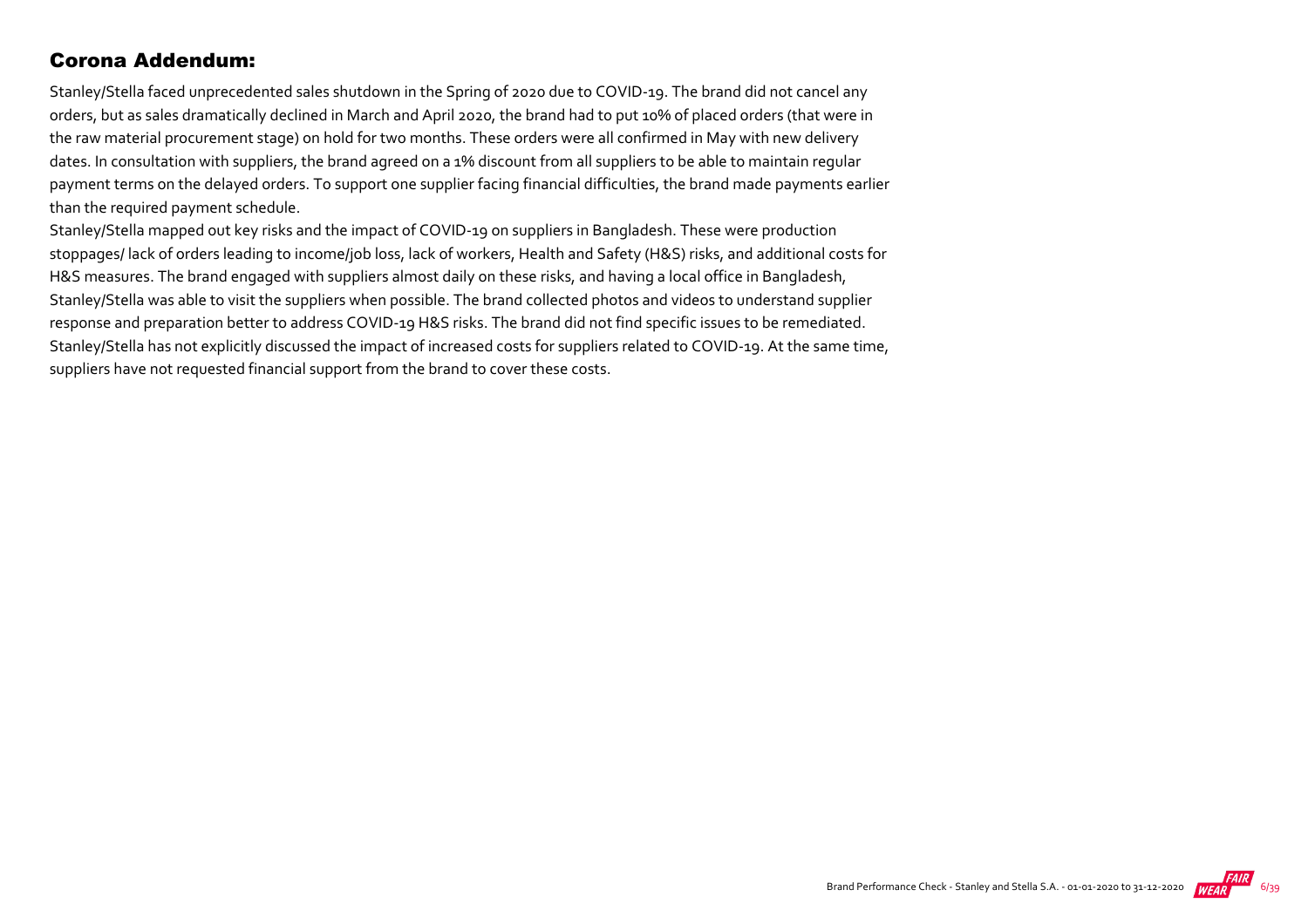#### Performance Category Overview

Leader: This category is for member companies who are doing exceptionally well, and are operating at an advanced level. Leaders show best practices in complex areas such as living wages and freedom of association.

Good: It is Fair Wear's belief that member companies who are making a serious effort to implement the Code of Labour Practices—the vast majority of Fair Wear member companies—are 'doing good' and deserve to be recognized as such. They are also doing more than the average clothing company, and have allowed their internal processes to be examined and publicly reported on by an independent NGO. The majority of member companies will receive a 'Good' rating.

Needs Improvement: Member companies are most likely to find themselves in this category when major unexpected problems have arisen, or if they are unable or unwilling to seriously work towards CoLP implementation. Member companies may be in this category for one year only after which they should either move up to Good, or will be moved to suspended.

Suspended: Member companies who either fail to meet one of the Basic Requirements, have had major internal changes which means membership must be put on hold for a maximum of one year, or have been in Needs Improvement for more than one year. Member companies may remain in this category for one year maximum, after which termination proceedings will come into force.

Categories are calculated based on a combination of benchmarking score and the percentage of own production under monitoring. The specific requirements for each category are outlined in the Brand Performance Check Guide.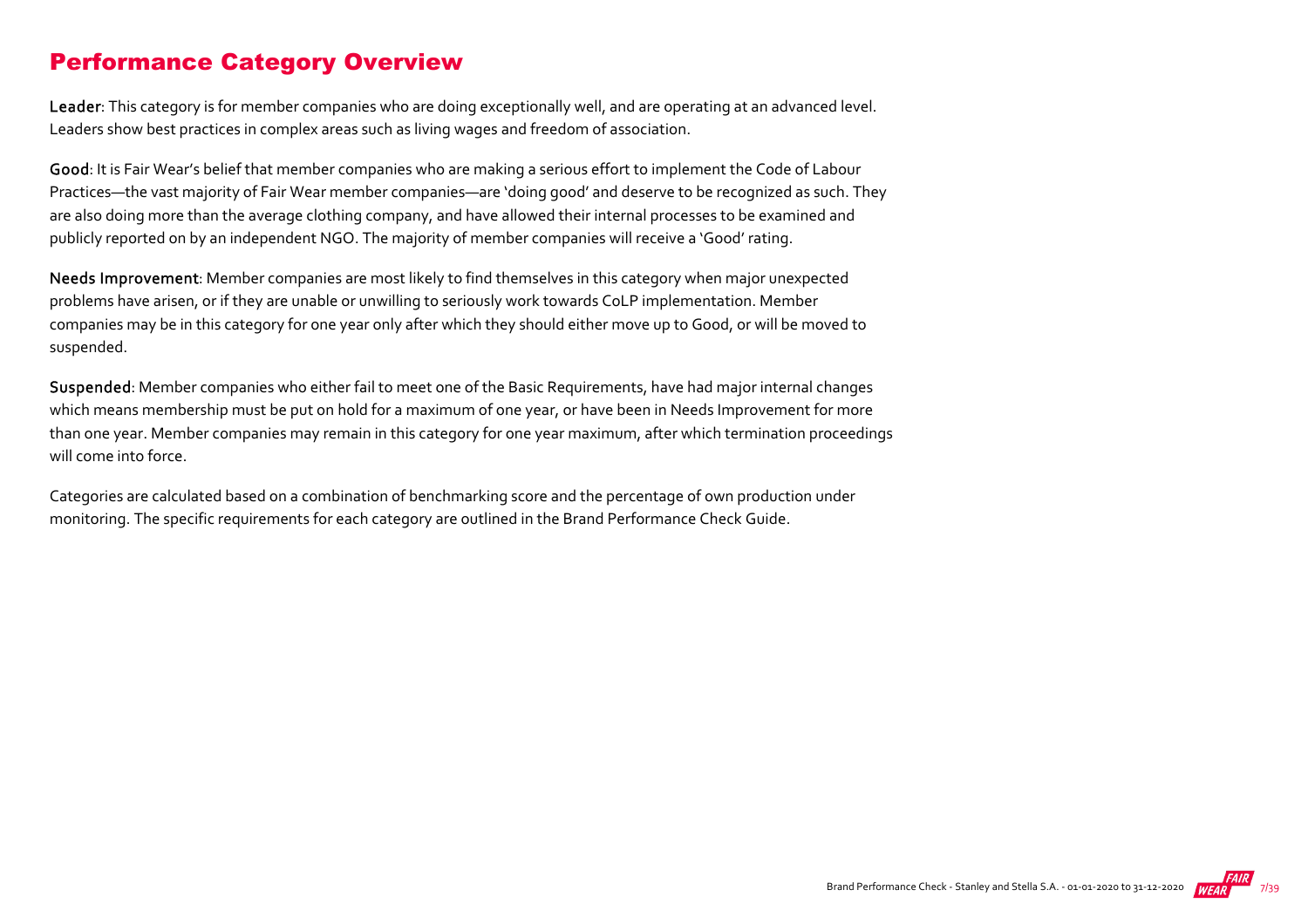#### 1. Purchasing Practices

| Performance indicators                                                                                                              | <b>Result</b> | <b>Relevance of Indicator</b>                                                                                                                                                 | <b>Documentation</b>                                   | Score Max | <b>Min</b> |
|-------------------------------------------------------------------------------------------------------------------------------------|---------------|-------------------------------------------------------------------------------------------------------------------------------------------------------------------------------|--------------------------------------------------------|-----------|------------|
| 1.1a Percentage of production volume from<br>production locations where member company buys<br>at least 10% of production capacity. | 84%           | Member companies with less than 10% of a<br>production location's production capacity generally<br>have limited influence on production location<br>managers to make changes. | Supplier information<br>provided by member<br>company. |           | $\circ$    |

Comment: Though being a relatively small brand but working with big factories (shared with other brands) for its core product line, over 84% of the brand's production volume comes from production locations where Stanley/Stella buys at least 10% of production capacity. This is a significant increase compared to 2019 (61%) and is linked to increased production and growth at few supplier locations. At the same time, the brand has a policy of not having more than 30% FOB at one supplier location.

| Performance indicators                                                                                                        | <b>Result</b> | <b>Relevance of Indicator</b>                                                                                                                                                                                                                                                                                                                     | <b>Documentation</b>                                                   | Score Max | <b>Min</b> |
|-------------------------------------------------------------------------------------------------------------------------------|---------------|---------------------------------------------------------------------------------------------------------------------------------------------------------------------------------------------------------------------------------------------------------------------------------------------------------------------------------------------------|------------------------------------------------------------------------|-----------|------------|
| 1.1b Percentage of production volume from<br>production locations where member company buys<br>less than 2% of its total FOB. | 2%            | Fair Wear provides incentives to clothing brands to<br>consolidate their supplier base, especially at the tail<br>end, as much as possible, and rewards those<br>members who have a small tail end. Shortening the<br>tail end reduces social compliance risks and<br>enhances the impact of efficient use of capital and<br>remediation efforts. | <b>Production location</b><br>information as provided<br>to Fair Wear. |           |            |

Comment: A little over 2% of the brand's 2020 production volume came from production locations where the brand buys less than 2% of FOB. Compared to the previous year this is an increase of 2%. The three production locations accounting for this indicator are either doing test orders or making a small collection/ few styles for the brand.

Recommendation: Fair Wear recommends the brand consolidate its supply base by limiting the number of production locations in its 'tail end'. To achieve this, Stanley/Stella should determine whether production locations where they buy less than 2% of their FOB are of strategic relevance. Shortening the tail will reduce the social compliance risks the member is exposed to and will allow the member to improve working conditions in a more efficient and effective way. It is advised to describe the process of consolidation in a sourcing strategy that is agreed upon with top management/sourcing staff.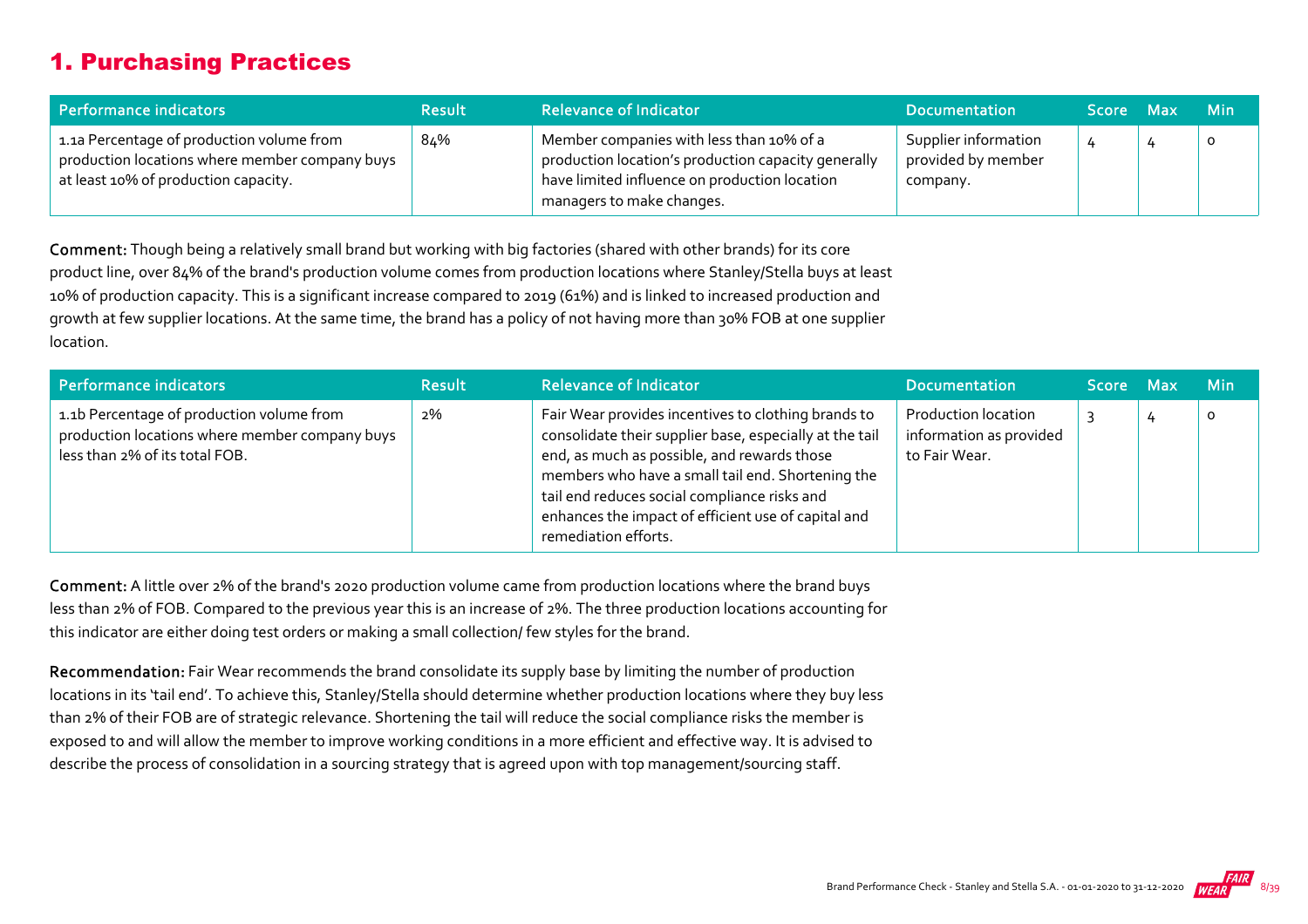| Performance indicators                                                                                                                 | <b>Result</b> | <b>Relevance of Indicator</b>                                                                                                                                                  | <b>Documentation</b>                                   | Score Max | <b>Min</b> |
|----------------------------------------------------------------------------------------------------------------------------------------|---------------|--------------------------------------------------------------------------------------------------------------------------------------------------------------------------------|--------------------------------------------------------|-----------|------------|
| 1.2 Percentage of production volume from<br>production locations where a business relationship<br>has existed for at least five years. | 74%           | Stable business relationships support most aspects<br>of the Code of Labour Practices, and give production<br>locations a reason to invest in improving working<br>conditions. | Supplier information<br>provided by member<br>company. |           | $\Omega$   |

Comment: Stanley/Stella works towards maintaining a long-term business relationship with suppliers and has been working with three of its core suppliers for more than five years.

| Performance indicators                                                                                                                                            | <b>Result</b> | <b>Relevance of Indicator</b>                                                                                                                        | <b>Documentation</b>      | Score Max | - Min |
|-------------------------------------------------------------------------------------------------------------------------------------------------------------------|---------------|------------------------------------------------------------------------------------------------------------------------------------------------------|---------------------------|-----------|-------|
| 1.3 All (new) production locations are required to<br>sign and return the questionnaire with the Code of<br>Labour Practices before first bulk orders are placed. | Yes           | The CoLP is the foundation of all work between<br>production locations and brands, and the first step in<br>developing a commitment to improvements. | Signed CoLPs are on file. |           |       |

Comment: Stanley/Stella had one new supplier in 2020 where it had placed test orders. The supplier has signed and returned the questionnaire with the Code of Labour Practices.

| Performance indicators                                                                                                | <b>Result</b> | <b>Relevance of Indicator</b>                                                                          | <b>Documentation</b>                                                                                | Score Max | <b>Min</b> |
|-----------------------------------------------------------------------------------------------------------------------|---------------|--------------------------------------------------------------------------------------------------------|-----------------------------------------------------------------------------------------------------|-----------|------------|
| 1.4 Member company conducts human rights due<br>diligence at all (new) production locations before<br>placing orders. | Advanced      | Due diligence helps to identify, prevent and mitigate<br>potential human rights problems at suppliers. | Documentation may<br>include pre-audits,<br>existing audits, other<br>types of risk<br>assessments. | 4         | $\circ$    |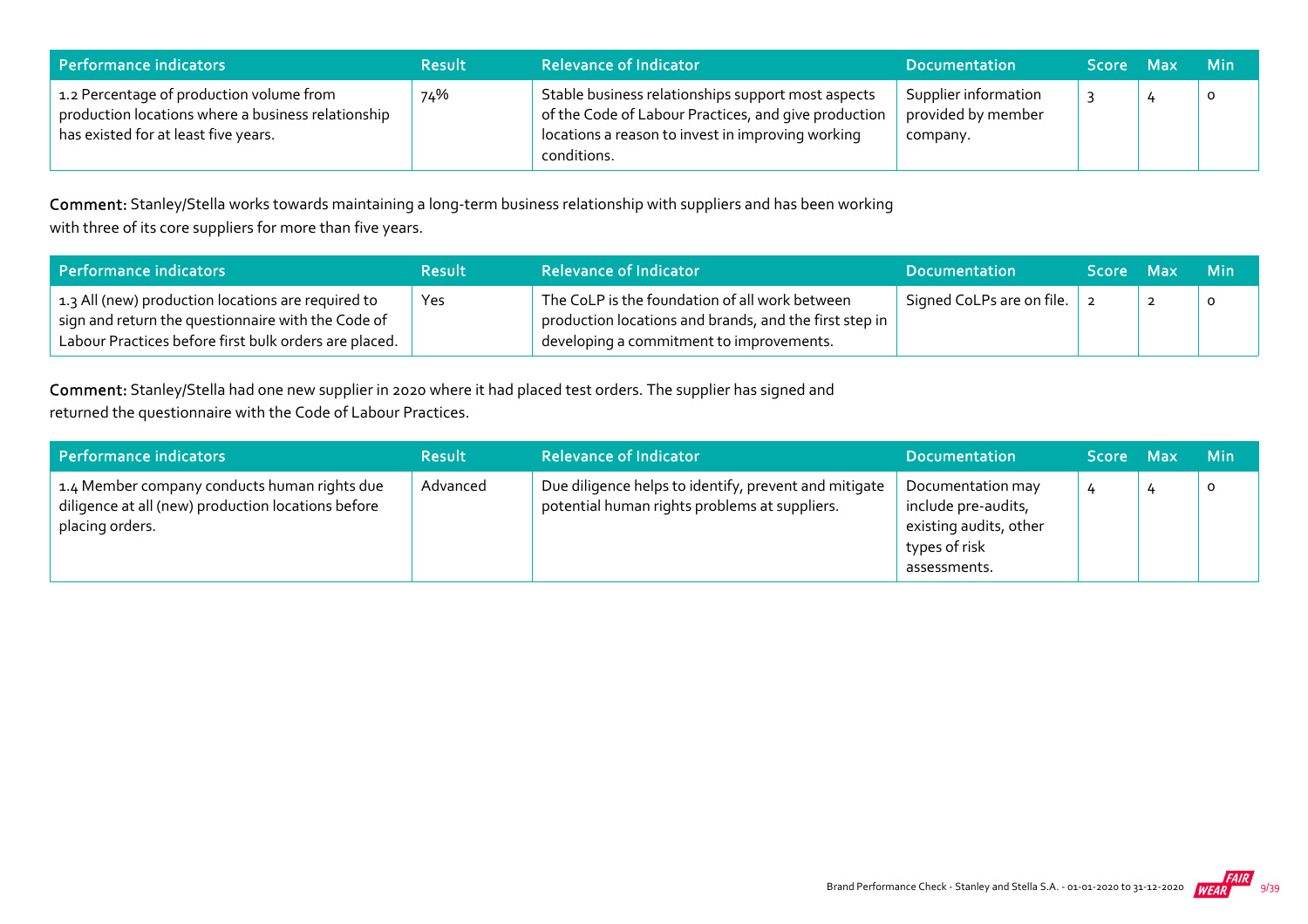Comment: Stanley/Stella has a well-defined and structured due diligence process. New supplier scoping for Bangladesh is done by the country manager who is based locally and has extensive knowledge of the sector and factories. When selecting a new factory, a desk research is conducted to gather information pertaining to the factory's reputation, certification, and memberships, this is followed by a factory visit and an internal audit by the Sustainability officer. The topics covered in the internal audit include compliance with local laws, tracking of wage levels, overtime among others. Based on the findings from the internal audit a CAP is developed and after the factory agrees to work on the finings the supplier is approved for the test phase. Production quality is checked with the test order.

The brand uses an appraisal tool that evaluates and scores the supplier based on information regarding production capacity & operation, forecasted importance for Stanley/Stella, financial stability & compliance, production quality, and sustainability (certifications, existing audit reports, minimum wages paid, social initiatives and environmental efforts). The concerned department managers score the relevant sections in the tool and the CEO reviews and approves the factory.

During the COVID‐19 pandemic of 2020, the described approach was followed as usual and the brand onboarded one new supplier in Bangladesh. Stanley/Stella mapped out key risks and the impact of COVID‐19 on suppliers in Bangladesh, namely ‐ Production stoppages/ lack of orders leading to income/job loss, lack of workers, Health and Safety (H&S) risks, additional costs for H&S measures, among others. The brand engaged with suppliers almost on a daily basis on these risks. Having a local office in Bangladesh, Stanley/Stella was able to visit the suppliers when it was possible. The brand has one tail‐end production location in China. Stanley/Stella engaged with the supplier to remain aware of the situation. The main issues faced by the supplier were reduction of orders and lockdowns, though for a shorter period and partly during the Chinese new year.

| Performance indicators                                                                                      | <b>Result</b>                                | <b>Relevance of Indicator</b>                                                                                                          | <b>Documentation</b>                                                                        | Score Max | <b>Min</b> |
|-------------------------------------------------------------------------------------------------------------|----------------------------------------------|----------------------------------------------------------------------------------------------------------------------------------------|---------------------------------------------------------------------------------------------|-----------|------------|
| 1.5 Production location compliance with Code of<br>Labour Practices is evaluated in a systematic<br>manner. | Yes, and leads<br>to production<br>decisions | A systemic approach is required to integrate social<br>compliance into normal business processes, and<br>supports good decisionmaking. | Documentation of<br>systemic approach:<br>rating systems,<br>checklists, databases,<br>etc. |           | 0          |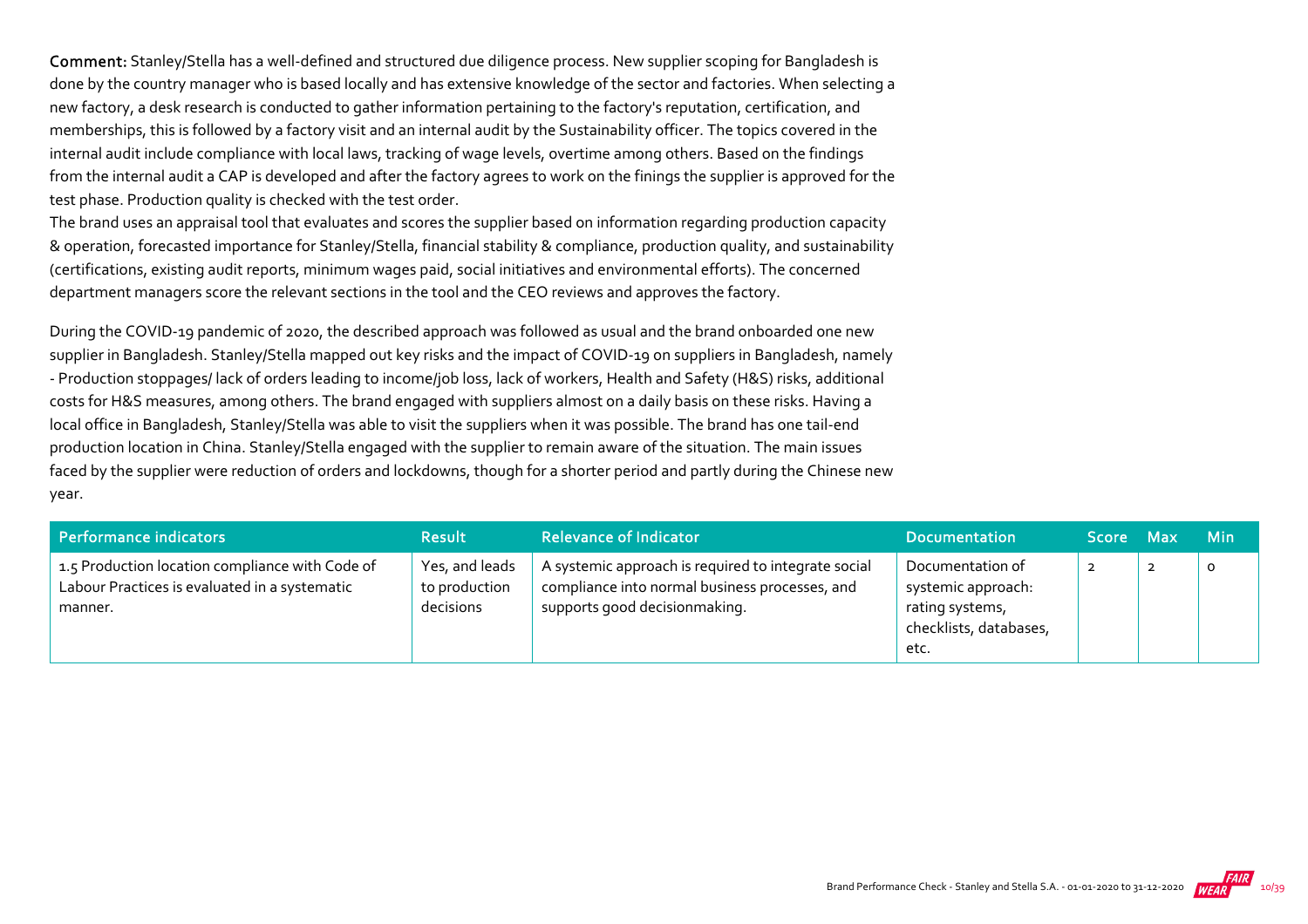Comment: Stanley/Stella's monitoring system includes a systematic check that is performed during every production cycle. The brand has a 22 member local team, the quality controllers apart from checking product quality, planning also check working conditions, the results of which are documented in monthly sustainability observation reports, signed off by the factory. This report includes evaluation information pertaining to working conditions, subcontracting risks, building and fire safety, health & environmental risks. All findings of this report are reviewed and followed up by the Bangladesh sustainability officer. Additionally, the brand monitors overtime on a daily basis, any hours exceeding legal limits are immediately reviewed by the country manager and discussed with the factory management. In 2020, Stanley/Stella worked on developing a Supplier Score Card defining clear scoring criteria across different areas taking into account the daily overtime monitoring reports, and monthly sustainability observation reports, Audits and CAPs, and other initiatives of the factory. The brand intends to use the scorecard to review suppliers where they can increase leverage and invest further in the relationship.

Stanley/Stella did not cancel any orders but as sales dramatically declined in March and April 2020, the brand had to put 10% of placed orders (that were in the raw material procurement stage) on hold for two months. But as factories were also closed for a month and reopening with limited workers the brand believes this did not negatively impact the factory. These orders were all confirmed in May with new delivery dates. The brand discussed and agreed on a 1% discount from all suppliers in order to be able to maintain regular payment terms on the delayed orders.

| Performance indicators                                                                    | <b>Result</b>                                 | <b>Relevance of Indicator</b>                                                                                                               | <b>Documentation</b>                            | Score Max | <b>Min</b> |
|-------------------------------------------------------------------------------------------|-----------------------------------------------|---------------------------------------------------------------------------------------------------------------------------------------------|-------------------------------------------------|-----------|------------|
| 1.6 The member company's production planning<br>systems support reasonable working hours. | Strong,<br>integrated<br>systems in<br>place. | Member company production planning systems can<br>have a significant impact on the levels of excessive<br>overtime at production locations. | Documentation of<br>robust planning<br>systems. |           |            |

Comment: Stanley/Stella mainly deals with Never Out of Stock items. The brand currently uses both historic data and the current stock situation to forecast and place orders, monthly. The brand shares a six-month outlook with suppliers both in units and raw materials required, to allow suppliers to estimate the business they can expect from the brand and plan accordingly.

The brand agrees on lead times with suppliers through discussion and negotiation based on an understanding of the supplier's capacity, expertise, availability of raw materials, public holidays at the factory, etc. If raw materials are available the lead times are short (7 weeks), this increases to 10 weeks if raw materials are locally available, and 16 weeks if the supplier needs to import raw materials.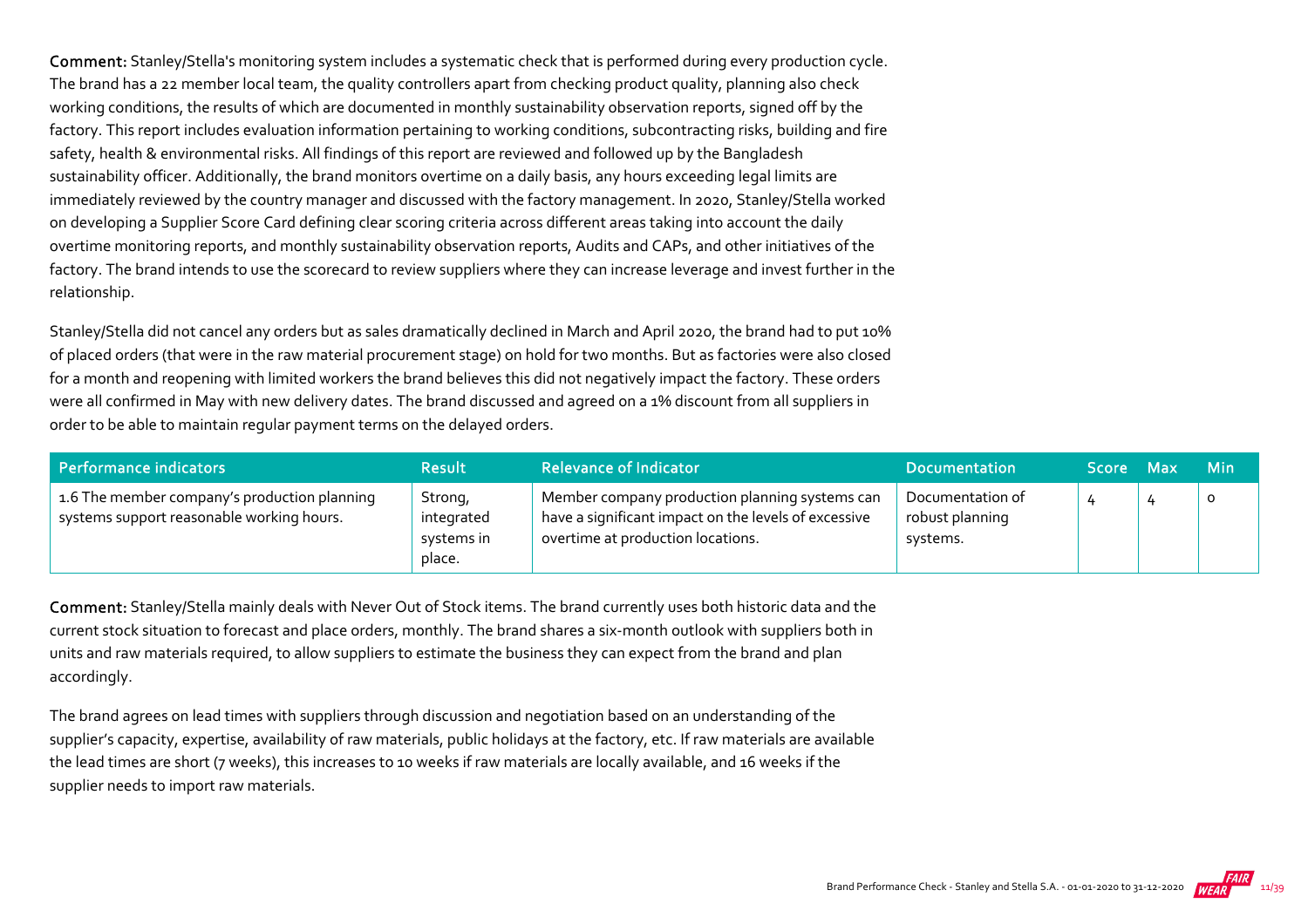In order to deal with demand fluctuations, the brand tries to maintain sufficient stock. In scenarios when the suppliers inform that the order requested cannot be delivered in the required time, the orders are shuffled based on priority and capacity available at the supplier. That apart, the brand also ensures multiple suppliers can make their products. Stanley/Stella accepts delays in deliveries, up to two months. In exceptional cases, the brand requests penalty airfreight at the factory's cost (only for the urgent quantity needed, and not the full order volume). In 2020, Air Freight (at factory cost) was requested at three suppliers with a maximum impact of 0,3% of the factory's revenue with Stanley/Stella.

| <b>Performance indicators</b>                                                      | <b>Result</b>       | <b>Relevance of Indicator</b>                                                                                                                                                                               | <b>Documentation</b>                                                                                                                                                                                                     | Score Max |   | <b>Min</b> |
|------------------------------------------------------------------------------------|---------------------|-------------------------------------------------------------------------------------------------------------------------------------------------------------------------------------------------------------|--------------------------------------------------------------------------------------------------------------------------------------------------------------------------------------------------------------------------|-----------|---|------------|
| 1.7 Degree to which member company mitigates<br>root causes of excessive overtime. | Advanced<br>efforts | Some production delays are outside of the control of<br>member companies; however there are a number of<br>steps that can be taken to address production delays<br>without resorting to excessive overtime. | Evidence of how<br>member responds to<br>excessive overtime and<br>strategies that help<br>reduce the risk of<br>excessive overtime, such<br>as: root cause analysis,<br>reports, correspondence<br>with factories, etc. | b         | 6 | $\circ$    |

Comment: Fair Wear audits in Bangladesh indicate that excessive overtime remains a common issue in the region. The brand acknowledges this as a systemic issue in the region and has set up an overtime check at a factory level. Quality controllers at each factory collect the working hours data for lines working for Stanley/Stella. Any overtime above 2 hours/day is flagged. An online overtime tracker tool is shared with concerned teams. When excessive overtime occurs the brand immediately reaches out to factory management, understands the reasons, and reiterates that excessive overtime is not acceptable.

In 2020, one supplier requested the brand to allow overtime to complete orders (because of lockdown delays and rush orders from multiple brands). The amount of overtime requested was excessive and hence the brand declined the request and instead allowed a delay in delivery.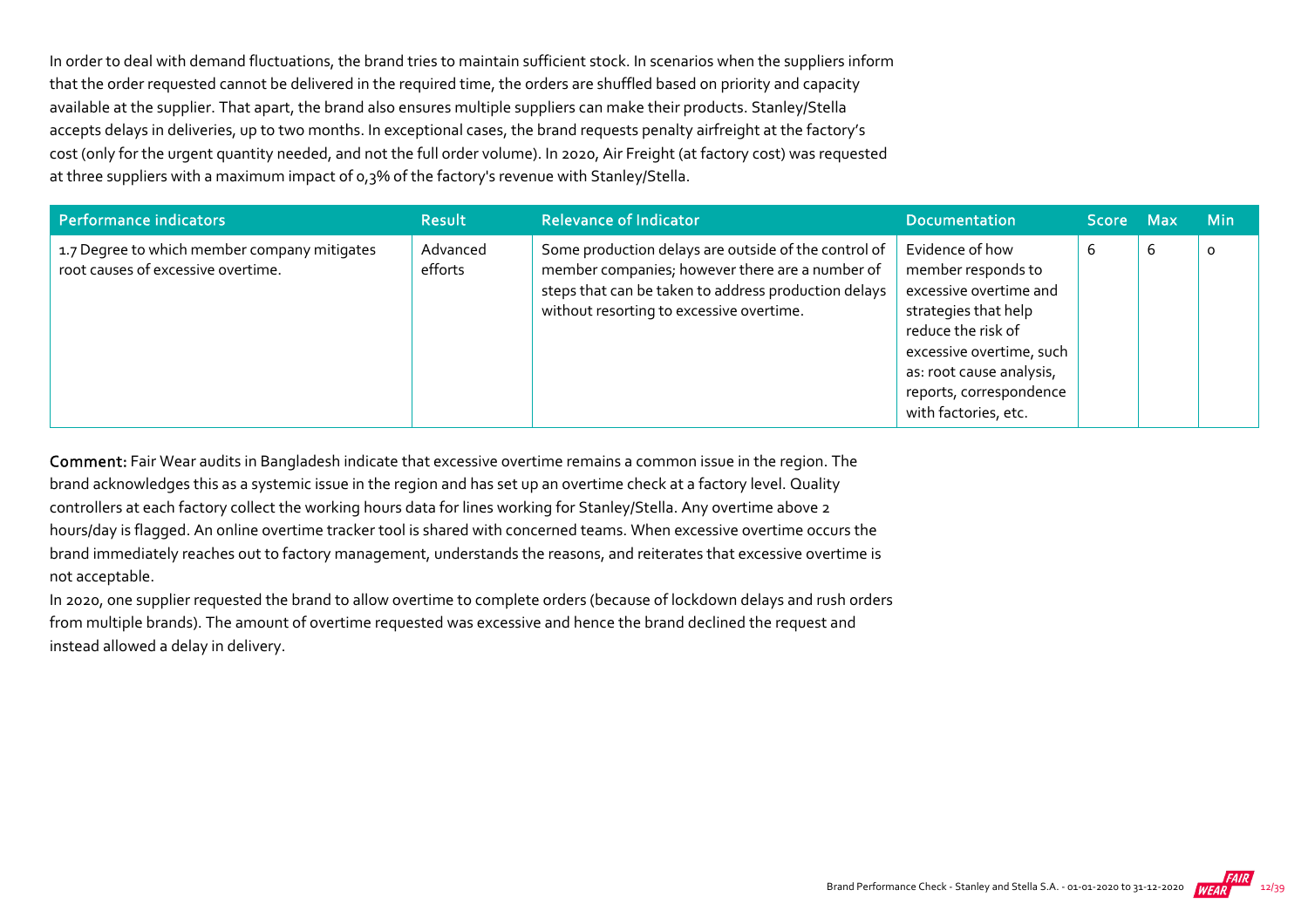| Performance indicators                                                                                               | <b>Result</b> | <b>Relevance of Indicator</b>                                                                                                                                                                                   | <b>Documentation</b>                                                                                                        | Score Max | <b>Min</b> |
|----------------------------------------------------------------------------------------------------------------------|---------------|-----------------------------------------------------------------------------------------------------------------------------------------------------------------------------------------------------------------|-----------------------------------------------------------------------------------------------------------------------------|-----------|------------|
| 1.8 Member company can demonstrate the link<br>between its buying prices and wage levels in<br>production locations. | Advanced      | Understanding the labour component of buying<br>prices is an essential first step for member<br>companies towards ensuring the payment of<br>minimum wages - and towards the implementation<br>of living wages. | Interviews with<br>production staff,<br>documents related to<br>member's pricing policy<br>and system, buying<br>contracts. |           | $\circ$    |

Comment: Over 90% of Stanley/Stella's FOB is from suppliers where the brand has a direct relationship. The brand's relationship with suppliers is built on trust and is consciously working towards mapping out the 'real' costs of their products. For each product, the brand is aware of the cost of raw material, labour minutes and in general, has an understanding of the costs of every department at the factory. Since the factory on its own does not share an open costing, the brand shares its estimates with the factory to seek their feedback. The labour costs indicated by the factory where found logical are not discussed or negotiated. The brand uses an excel based price simulator to evaluate and arrive at price changes. For example, in the past, when the minimum wage went up in Bangladesh the brand already discussed and agreed on a new increased price with their suppliers. Stanley/Stella has not explicitly discussed the impact of increased costs for suppliers related to COVID‐19. At the same time suppliers have not requested financial support from the brand to cover these costs.

Recommendation: Stanley/Stella could provide suppliers who don't use open costing, training on product costing and how to quote prices including (direct and indirect) labour costs.

| Performance indicators                                                                                                                                                 | <b>Result</b> | <b>Relevance of Indicator</b>                                                                                                                                                                                                                                                       | <b>Documentation</b>                                                                                                                                                                                                      | Score Max |   | <b>Min</b> |
|------------------------------------------------------------------------------------------------------------------------------------------------------------------------|---------------|-------------------------------------------------------------------------------------------------------------------------------------------------------------------------------------------------------------------------------------------------------------------------------------|---------------------------------------------------------------------------------------------------------------------------------------------------------------------------------------------------------------------------|-----------|---|------------|
| 1.9 Member company actively responds if<br>production locations fail to pay legal minimum<br>wages and/or fail to provide wage data to verify<br>minimum wage is paid. | <b>No</b>     | If a supplier fails to pay minimum wage or minimum<br>wage payments cannot be verified, Fair Wear<br>member companies are expected to hold<br>management of the supplier accountable for<br>respecting local labour law. Payment below<br>minimum wage must be remediated urgently. | Complaint reports,<br>CAPs, additional emails,<br>Fair Wear Audit Reports<br>or additional monitoring<br>visits by a Fair Wear<br>auditor, or other<br>documents that show<br>minimum wage issue is<br>reported/resolved. | $-2$      | O | $-2$       |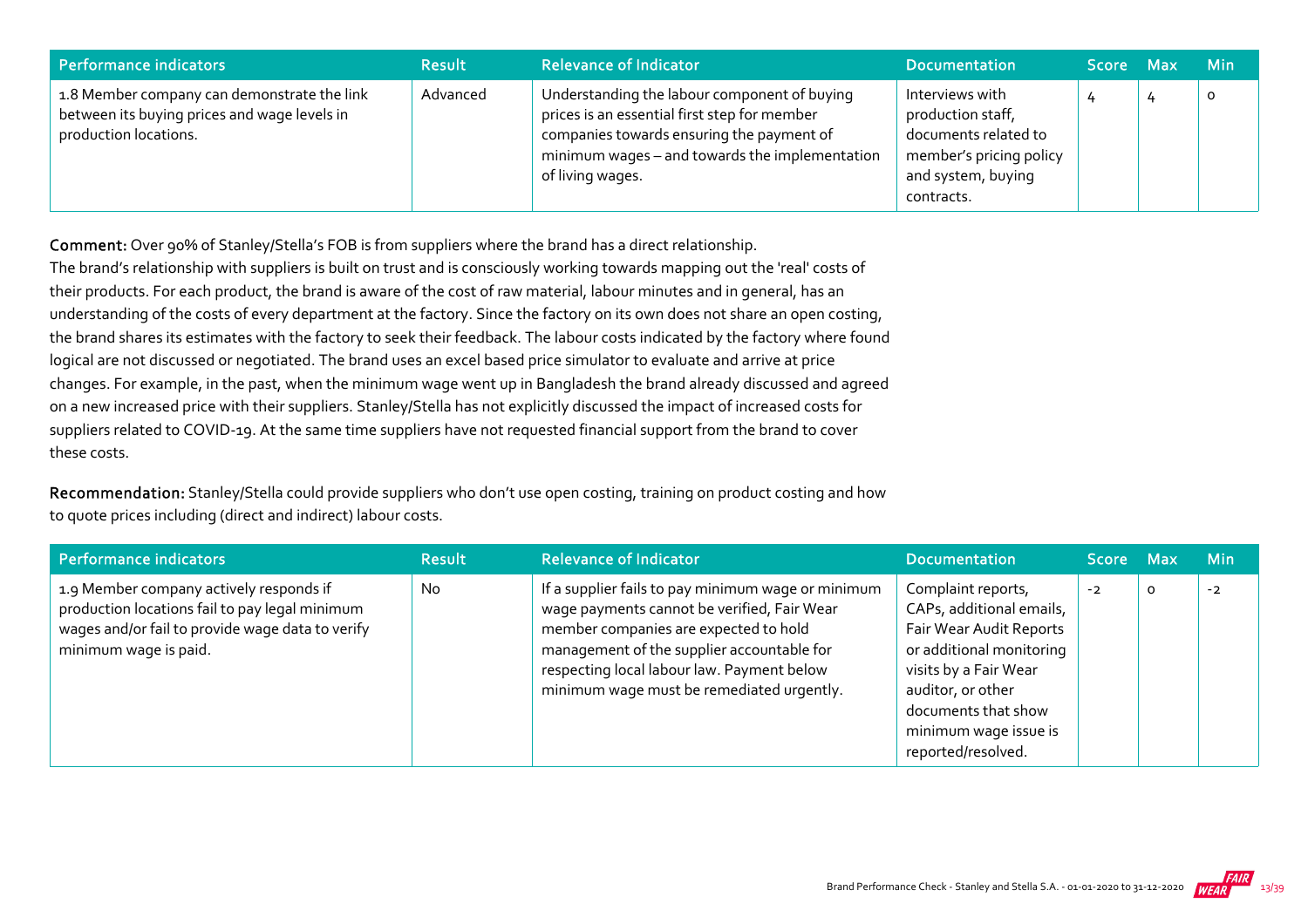Comment: The brand monitored wage payments at supplier locations in Bangladesh by reviewing wage statements to ensure workers received legal minimum wages. Stanley/Stella is aware that workers received 65% of wages for the month of April during the lockdown, as per local government regulations. The brand shared that even though one supplier was willing to pay full wages, it was prohibited by the garment manufacturing association, in fear that it might cause disruptions.

Requirement: During COVID-19 the member is expected to thoroughly check with its suppliers whether they foresee any issues with payment of wages. The brand is encouraged to review the Fair Wear / ETI COVID Lost Wages and Jobs Series, which lays out guidance for member brands to uphold their responsibilities to workers in their supply chains who are facing reduced wages in the context of COVID.

Recommendation: In case of a crisis such as COVID-19, the brand is encouraged to find solutions in collaboration with their suppliers to ensure they can continue payment of minimum wages to their workers.

| Performance indicators                                            | <b>Result</b> | <b>Relevance of Indicator</b>                                                                                                                                                                                                                 | <b>Documentation</b>                                                                                                    | Score Max | <b>Min</b> |
|-------------------------------------------------------------------|---------------|-----------------------------------------------------------------------------------------------------------------------------------------------------------------------------------------------------------------------------------------------|-------------------------------------------------------------------------------------------------------------------------|-----------|------------|
| 1.10 Evidence of late payments to suppliers by<br>member company. | <b>No</b>     | Late payments to suppliers can have a negative<br>impact on production locations and their ability to<br>pay workers on time. Most garment workers have<br>minimal savings, and even a brief delay in payments<br>can cause serious problems. | Based on a complaint or<br>audit report; review of<br>production location and<br>member company<br>financial documents. |           | $-1$       |

Comment: There were no findings of late payment by Stanley/Stella. The brand did not change its payment terms because of COVID‐19 and reassured all suppliers early in the pandemic that all orders would be maintained and paid. Stanley/Stella accepted delays in deliveries. In exceptional cases, the brand requested a penalty for airfreight at the factory's cost (only for the urgent quantity needed, and not the full order volume). Air Freight (at factory cost) was requested at three suppliers with a maximum impact of 0,3% of the factory's revenue with Stanley/Stella.

Stanley/Stella did not cancel any orders, but the brand discussed and agreed on a 1% discount from all suppliers in order to be able to maintain regular payment terms on the delayed orders. This discount supported the brand to pay interest on loans taken to enable on-time payments to suppliers.

For one supplier the brand made payments earlier than the required payment schedule as the supplier was facing financial difficulties.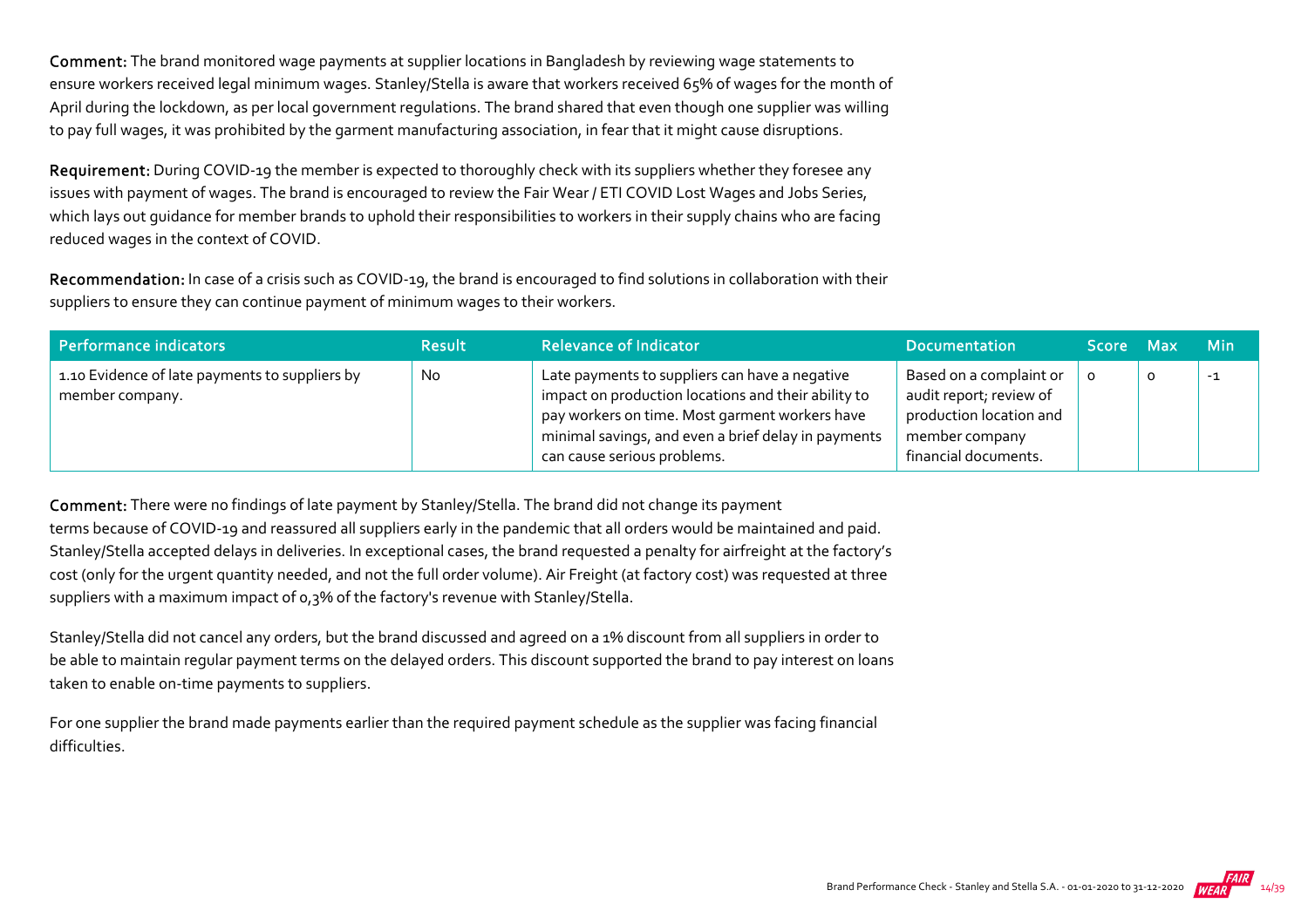| Performance indicators                                                                                                                             | <b>Result</b> | <b>Relevance of Indicator</b>                                                                                                                                                               | <b>Documentation</b>                                                                                                                                                       | <b>Score</b> | <b>Max</b> | <b>Min</b> |
|----------------------------------------------------------------------------------------------------------------------------------------------------|---------------|---------------------------------------------------------------------------------------------------------------------------------------------------------------------------------------------|----------------------------------------------------------------------------------------------------------------------------------------------------------------------------|--------------|------------|------------|
| 1.11 Degree to which member company assesses<br>and responds to root causes for wages that are<br>lower than living wages in production locations. | Advanced      | Assessing the root causes for wages lower than living<br>wages will determine what strategies/interventions<br>are needed for increasing wages, which will result in<br>a systemic approach | Evidence of how<br>payment below living<br>wage was addressed,<br>such as: Internal policy<br>and strategy<br>documents, reports,<br>correspondence with<br>factories, etc | р            | b          | o          |

Comment: The brand discussed the need for wage increases with most of its suppliers and started using the labour minute value calculator tool. Periodically the brand evaluates and tracks the worker salary at supplier locations by grade. The brand also did an assessment of benefits and bonuses to understand the net salary and benefits package of the workers, with and without overtime.

At one factory which does not fall in the RMG category and has lower legal minimum wage requirements, the brand worked with the supplier to raise minimum wages to RMG wage levels, by increasing the FOB price, with payouts starting from January 2021.

Internally, the brand has done a management level review of living wage costs and the impact on FOB prices to achieve living wage across its supply chain by 2025.

Nevertheless, the brand wanted to already implement initiatives to deliver benefits to workers (through savings on expenses). In 2020, the brand facilitated the establishment of Fair‐priced Grocery Shops offering workers access to discounted groceries at two supplier locations.

| Performance indicators                                                                                   | <b>Result</b> | <b>Relevance of Indicator</b>                                                                                                                                                                                                                                        | <b>Documentation</b>                                   | Score Max | <b>Min</b> |
|----------------------------------------------------------------------------------------------------------|---------------|----------------------------------------------------------------------------------------------------------------------------------------------------------------------------------------------------------------------------------------------------------------------|--------------------------------------------------------|-----------|------------|
| 1.12 Percentage of production volume from<br>factories owned by the member company (bonus<br>indicator). | None          | Owning a supplier increases the accountability and<br>reduces the risk of unexpected CoLP violations.<br>Given these advantages, this is a bonus indicator.<br>Extra points are possible, but the indicator will not<br>negatively affect an member company's score. | Supplier information<br>provided by member<br>company. | N/A       |            |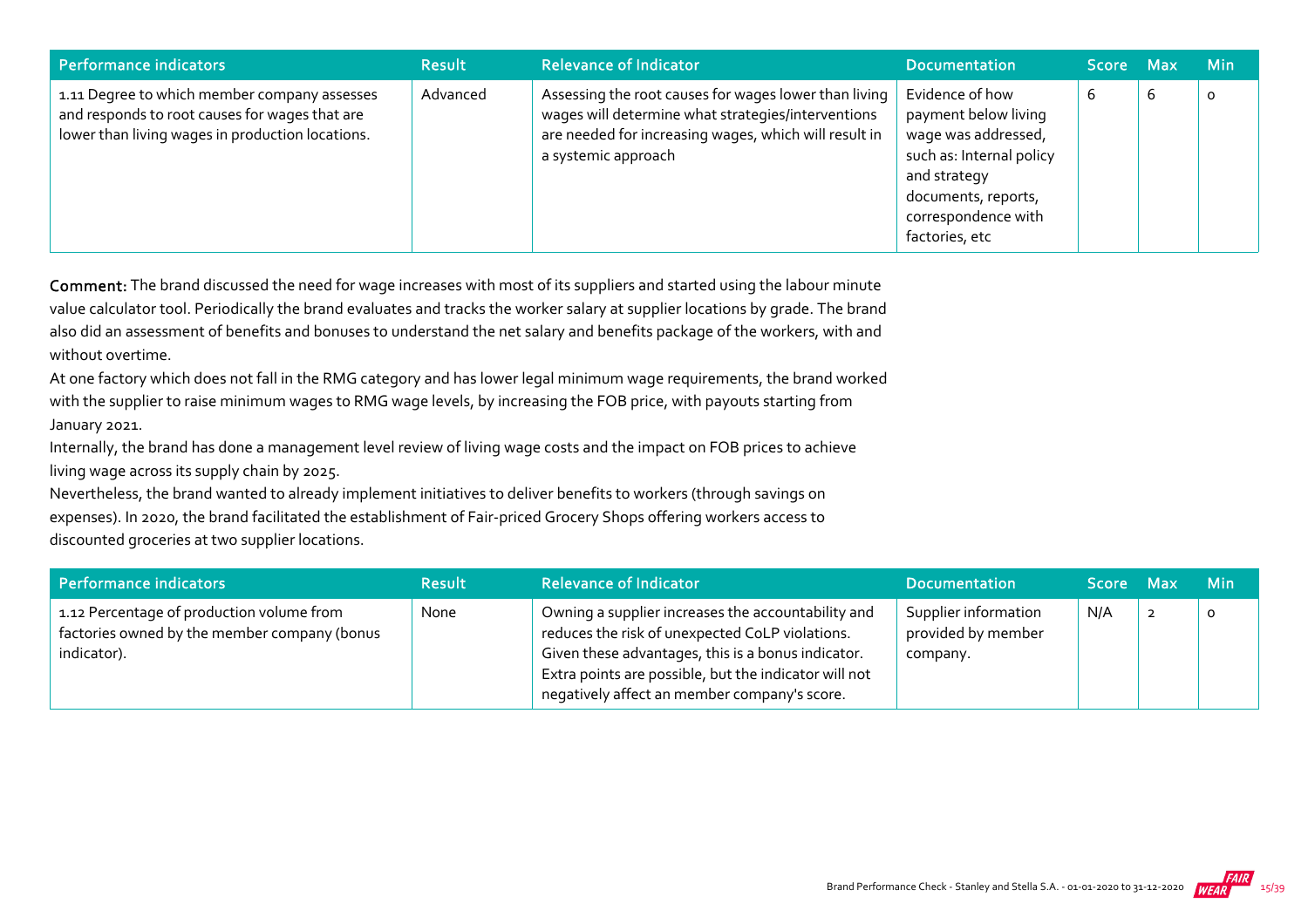| <b>Performance indicators</b>                                  | <b>Result</b> | <b>Relevance of Indicator</b>                                                                                                                                                                | <b>Documentation</b>                                                                                                                                                        | Score Max |   | <b>Min</b> |
|----------------------------------------------------------------|---------------|----------------------------------------------------------------------------------------------------------------------------------------------------------------------------------------------|-----------------------------------------------------------------------------------------------------------------------------------------------------------------------------|-----------|---|------------|
| 1.13 Member company determines and finances<br>wage increases. | Intermediate  | Assessing the root causes for wages lower than living<br>wages will determine what strategies/interventions<br>are needed for increasing wages, which will result in<br>a systemic approach. | Evidence of how<br>payment below living<br>wage was addressed,<br>such as: internal policy<br>and strategy<br>documents, reports,<br>correspondence with<br>factories, etc. |           | b | 0          |

Comment: The brand has committed to payment of living wages at supplier locations by 2025 and has set the target wage at 16,000 takas, reviewing the GLWC's estimate and Fair Wear guidance. The brand has started using the Labour Minute Value costing tool to gain more insights and develop a strategy to support wage increases at its supplier locations.

In 2020, Stanley/Stella supported the establishment of a Fair‐priced Grocery Shop at two supplier locations to deliver benefits to workers (through savings on expenses) by facilitating access to discounted groceries. These benefits amount to ~400 taka, which works out to 5% additional income that particular month for the worker availing the discount. In total, 88% and 98% of workers availed this benefit at the two supplier locations, respectively.

That apart, the brand is also setting up a foundation with a commitment to contribute a share of profits to support Fair Prices Grocery Shops in the long term and offer scope for customers to contribute to this initiative.

Recommendation: Fair Wear advises companies to avoid the concept of a one-time charitable contribution. We strongly recommend members integrate the financing of wage increases in its own systems, herewith committing to a long‐term process that leads to sustainable implementation of living wages.

Fair Wear recommends Stanley/Stella to use the below Living Wage estimates in calculating the Living Wage Factor for facilities in Bangladesh:

‐ In Dhaka: AFW or GLWC's LW estimate for Dhaka.

‐ Outside of Dhaka: use AFW, GLWC's LW Estimate for Dhaka, or the trade union minimum wage demand of 2018. (Refer: Fair Wear Living wage policy)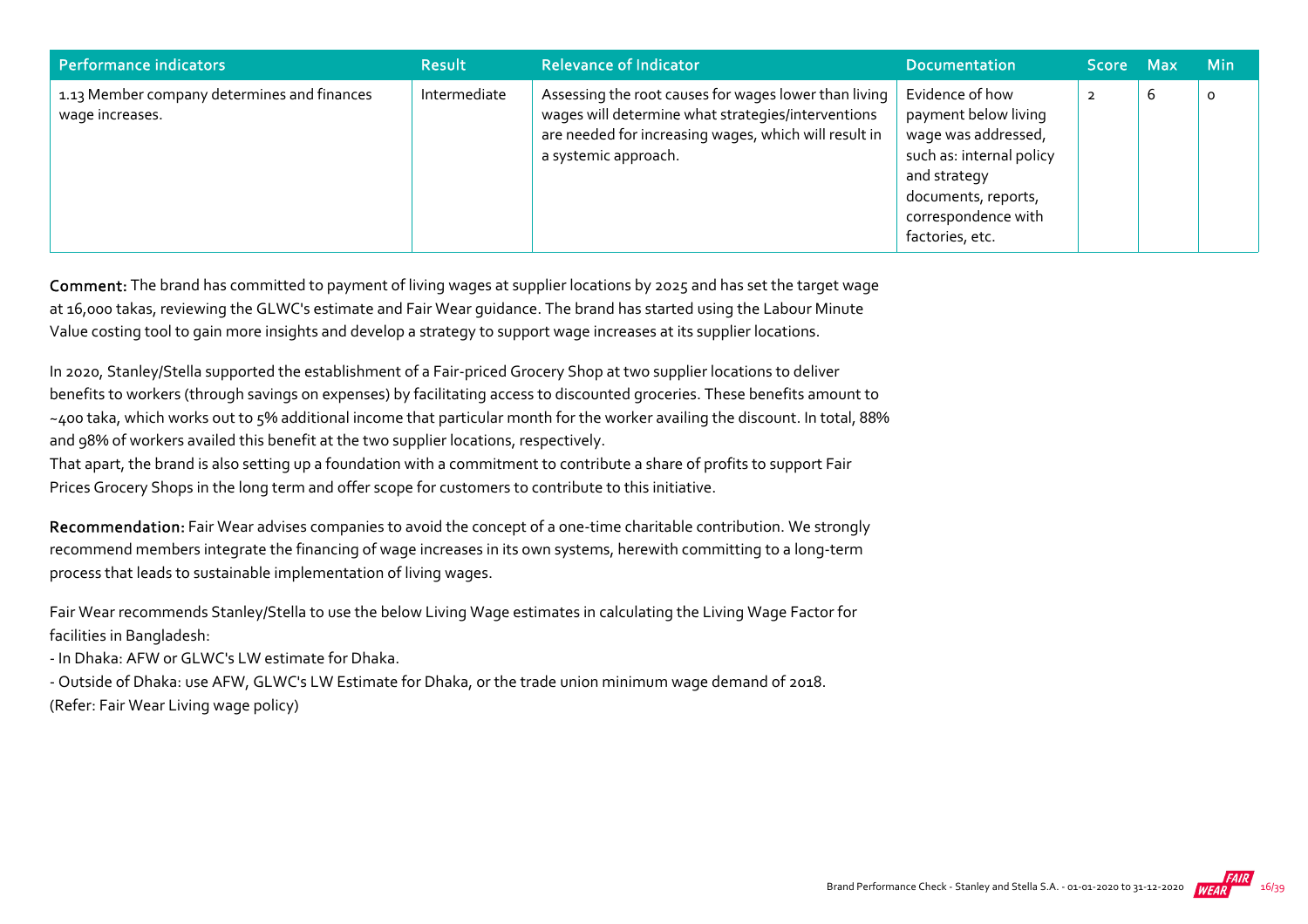| Performance indicators                                                                              | <b>Result</b> | <b>Relevance of Indicator</b>                                                                                        | <b>Documentation</b>                                                                                                                                                             | Score Max |   | <b>Min</b> |
|-----------------------------------------------------------------------------------------------------|---------------|----------------------------------------------------------------------------------------------------------------------|----------------------------------------------------------------------------------------------------------------------------------------------------------------------------------|-----------|---|------------|
| 1.14 Percentage of production volume where the<br>member company pays its share of the target wage. | о%            | Fair Wear member companies are challenged to<br>adopt approaches that absorb the extra costs of<br>increasing wages. | Member company's own<br>documentation,<br>evidence of target wage<br>implementation, such as<br>wage reports, factory<br>documentation,<br>communication with<br>factories, etc. |           | b | O          |

Comment: The member is yet to pay target wages set at production locations.

# Purchasing Practices

#### Possible Points: 52

Earned Points: 38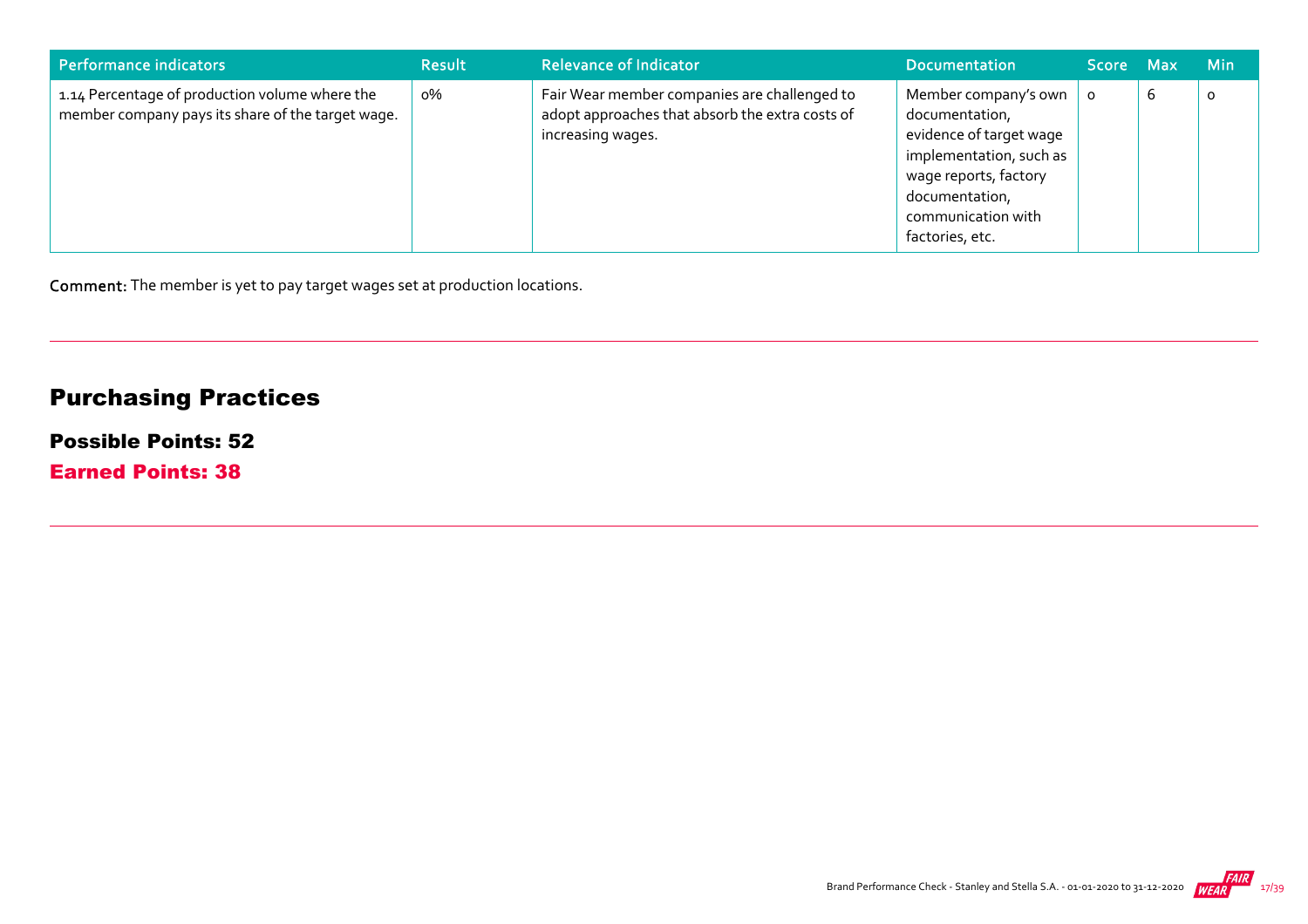# 2. Monitoring and Remediation

| <b>Basic measurements</b>                                                                     | <b>Result</b>                                                                                                                                                                                                                                                                                                                                                                                                                                                                                                                                                                                                                                                                                                                                                                  | <b>Comments</b>                                                                                                                                                  |  |
|-----------------------------------------------------------------------------------------------|--------------------------------------------------------------------------------------------------------------------------------------------------------------------------------------------------------------------------------------------------------------------------------------------------------------------------------------------------------------------------------------------------------------------------------------------------------------------------------------------------------------------------------------------------------------------------------------------------------------------------------------------------------------------------------------------------------------------------------------------------------------------------------|------------------------------------------------------------------------------------------------------------------------------------------------------------------|--|
| % of production volume where an audit took place.                                             | 66%                                                                                                                                                                                                                                                                                                                                                                                                                                                                                                                                                                                                                                                                                                                                                                            |                                                                                                                                                                  |  |
| % of production volume where monitoring requirements for low-risk countries are<br>fulfilled. | о%                                                                                                                                                                                                                                                                                                                                                                                                                                                                                                                                                                                                                                                                                                                                                                             | To be counted towards the monitoring threshold, FWF<br>low-risk policy should be implemented. See indicator 2.9.<br>(N/A = no production in low risk countries.) |  |
| Member meets monitoring requirements for tail-end production locations.                       | No (implementation will be<br>assessed next performance<br>check)                                                                                                                                                                                                                                                                                                                                                                                                                                                                                                                                                                                                                                                                                                              | FWF members must meet tail-end monitoring<br>requirements. Implementation will be assessed during<br>next Brand Performance check.                               |  |
| Requirement(s) for next performance check                                                     | Three Bangladesh suppliers of Stanley/Stella have not been monitored in the last three<br>years. After three years of membership, Stanley/Stella is required to monitor its full<br>supply chain. Regular monitoring requirements apply to all production locations that<br>produce more than 2% of the member's volume OR where the member is responsible for<br>>10% supplier's overall production capacity. Fair Wear has defined lighter monitoring<br>requirements for tail-end production locations. At production locations in specific high-<br>risk areas where Fair Wear requires an enhanced programme tail-end requirements do not<br>apply and regular monitoring is required. Hence, the brand is expected to monitor all<br>production locations in Bangladesh. |                                                                                                                                                                  |  |
| Total monitoring threshold:                                                                   | 66%                                                                                                                                                                                                                                                                                                                                                                                                                                                                                                                                                                                                                                                                                                                                                                            | Measured as percentage of production volume<br>(Minimums: 1 year: 40%; 2 years 60%; 3 years+: 80-100%)                                                           |  |

| Performance indicators                                                                               | <b>Result</b> | <b>Relevance of Indicator</b>                                                                                    | <b>Documentation</b>                                                              | Score Max |                | <b>Min</b> |
|------------------------------------------------------------------------------------------------------|---------------|------------------------------------------------------------------------------------------------------------------|-----------------------------------------------------------------------------------|-----------|----------------|------------|
| 2.1 Specific staff person is designated to follow up<br>on problems identified by monitoring system. | Yes           | Followup is a serious part of Fair Wear membership,<br>and cannot be successfully managed on an ad-hoc<br>basis. | Manuals, emails, etc.,<br>demonstrating who the<br>designated staff person<br>גו. |           | $\overline{2}$ | $-2$       |

Comment: In 2020, the Sustainability & PR Manager of the brand was designated to follow up on problems identified by the monitoring system.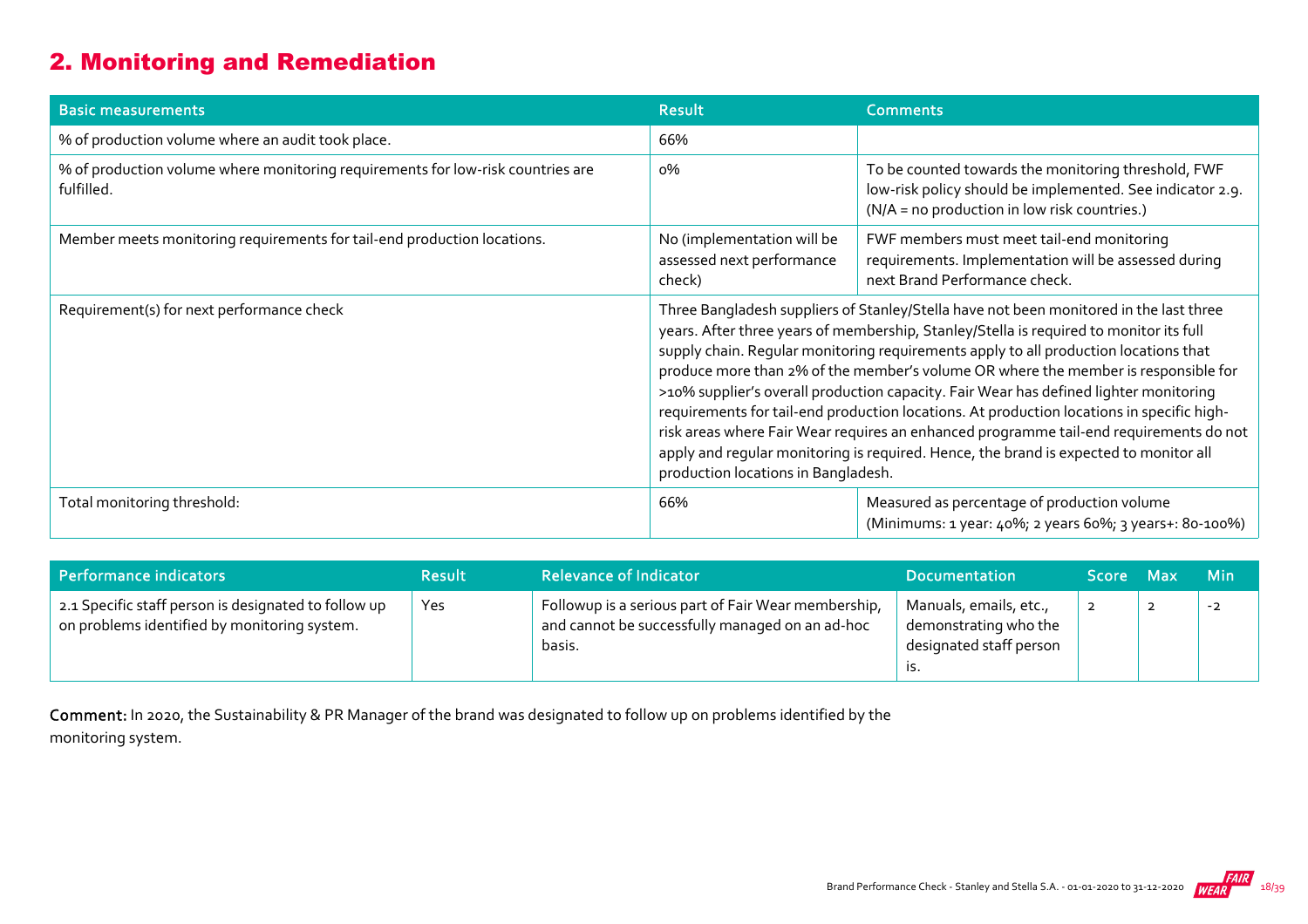| Performance indicators                                     | <b>Result</b>                                                          | <b>Relevance of Indicator</b>                                                                                                                                                    | <b>Documentation</b>                 | Score Max |   | <b>Min</b> |
|------------------------------------------------------------|------------------------------------------------------------------------|----------------------------------------------------------------------------------------------------------------------------------------------------------------------------------|--------------------------------------|-----------|---|------------|
| 2.2 Quality of own auditing system meets FWF<br>standards. | Member makes<br>use of FWF<br>audits and/or<br>external audits<br>only | In case Fair Wear teams cannot be used, the<br>member companies' own auditing system must<br>ensure sufficient quality in order for Fair Wear to<br>approve the auditing system. | Information on audit<br>methodology. | N/A       | O | $-1$       |

Comment: Member makes use of FWF audits and/or external audits only (N/A)

| Performance indicators                                                                                                                                                                            | <b>Result</b>                                                                      | Relevance of Indicator                                                                                                                                                                           | <b>Documentation</b>                                                                                                                      | Score Max | <b>Min</b> |
|---------------------------------------------------------------------------------------------------------------------------------------------------------------------------------------------------|------------------------------------------------------------------------------------|--------------------------------------------------------------------------------------------------------------------------------------------------------------------------------------------------|-------------------------------------------------------------------------------------------------------------------------------------------|-----------|------------|
| 2.3 Audit Report and Corrective Action Plan (CAP)<br>findings are shared with factory and worker<br>representation where applicable. Improvement<br>timelines are established in a timely manner. | No Corrective<br><b>Action Plans</b><br>were active<br>during the<br>previous year | 2 part indicator: Fair Wear audit reports were shared<br>and discussed with suppliers within two months of<br>audit receipt AND a reasonable time frame was<br>specified for resolving findings. | Corrective Action Plans,<br>emails; findings of<br>followup audits; brand<br>representative present<br>during audit exit<br>meeting, etc. | N/A       | $-1$       |

Comment: One Fair Wear audit was conducted in December 2020, with the report shared with the member in April 2021, hence this is beyond the scope of the performance check and will be reviewed in the next check.

| Performance indicators                                                                                                      | <b>Result</b> | <b>Relevance of Indicator</b>                                                                                                                                  | <b>Documentation</b>                                                                                                                                                                                                                 | Score Max |   | <b>Min</b> |
|-----------------------------------------------------------------------------------------------------------------------------|---------------|----------------------------------------------------------------------------------------------------------------------------------------------------------------|--------------------------------------------------------------------------------------------------------------------------------------------------------------------------------------------------------------------------------------|-----------|---|------------|
| 2.4 Degree of progress towards resolution of<br>existing Corrective Action Plans and remediation of<br>identified problems. | Advanced      | Fair Wear considers efforts to resolve CAPs to be<br>one of the most important things that member<br>companies can do towards improving working<br>conditions. | CAP-related<br>documentation<br>including status of<br>findings, documentation<br>of remediation and<br>follow up actions taken<br>by member. Reports of<br>quality assessments.<br>Evidence of<br>understanding relevant<br>issues. | 8         | 8 | $-2$       |

Comment: One Fair Wear audit was conducted in December 2020, with the report shared with the member in 2021, hence this is beyond the scope of the performance check and will be reviewed in the next check.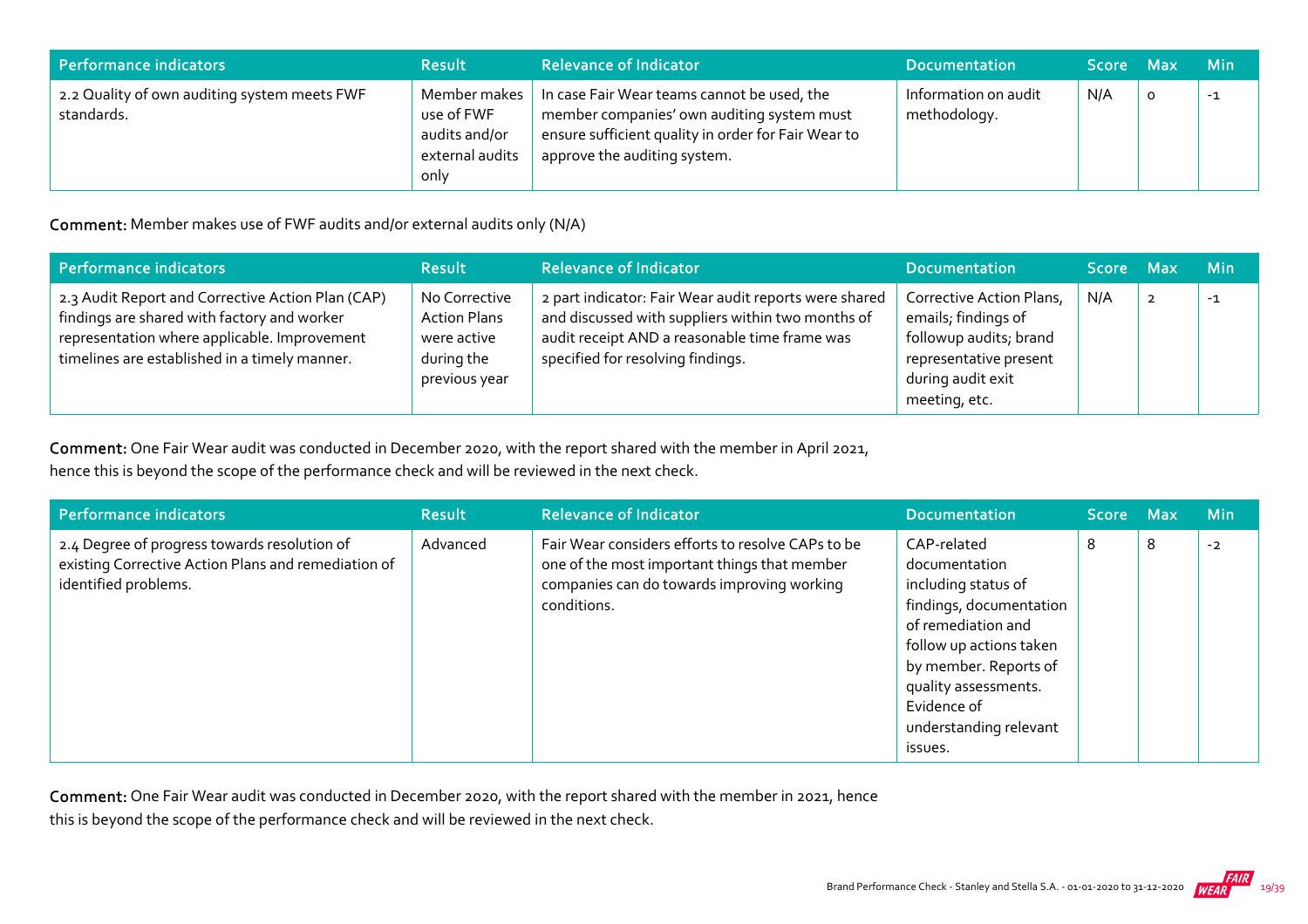In Bangladesh, all production locations were visited by the Bangladesh team and quality inspectors during production. During these visits topics related to monitoring overtime, pending issues from previous CAPs (e.g. Living wage), and special projects such as the Fair‐priced Grocery Shops were discussed with the supplier and factory management. That apart, the brand monitored factories through monthly Sustainability Audits and followed up on findings which were mainly pertaining to Health & Safety (lack of PPE's) and Fair Wear information posters missing. The brand ensured all its suppliers took required COVID‐19 health & safety measures with its quality inspectors at the factory verifying this and sharing photos.

| Performance indicators                                                                                                                           | <b>Result</b>  | <b>Relevance of Indicator</b>                                                                                                                                                                                                                  | <b>Documentation</b>                                                                                                           | Score Max |       | <b>Min</b> |
|--------------------------------------------------------------------------------------------------------------------------------------------------|----------------|------------------------------------------------------------------------------------------------------------------------------------------------------------------------------------------------------------------------------------------------|--------------------------------------------------------------------------------------------------------------------------------|-----------|-------|------------|
| 2.5 Percentage of production volume from<br>production locations that have been visited by the<br>member company in the previous financial year. | not applicable | Due to the Covid-19 pandemic, brands could often<br>not visit their suppliers from March - December<br>2020. For consistency purposes, we therefore<br>decided to score all our member brands N/A on<br>visiting suppliers over the year 2020. | Member companies<br>should document all<br>production location<br>visits with at least the<br>date and name of the<br>visitor. | N/A       | $\mu$ |            |

Comment: In Bangladesh, all production locations were visited by the Bangladesh team and quality inspectors during production. During these visits topics related to monitoring, overtime, CAP remediation, and special projects such as the Fair‐priced Grocery Shops were discussed with the supplier and factory management.

This indicator is not applicable for all members due to the travel restrictions in 2020.

| Performance indicators                                          | <b>Result</b>                                                              | <b>Relevance of Indicator</b>                                                                                               | <b>Documentation</b>                                                                                    | Score Max | <b>Min</b> |
|-----------------------------------------------------------------|----------------------------------------------------------------------------|-----------------------------------------------------------------------------------------------------------------------------|---------------------------------------------------------------------------------------------------------|-----------|------------|
| 2.6 Existing audit reports from other sources are<br>collected. | No existing<br>reports/all<br>audits by FWF<br>or FWF<br>member<br>company | Existing reports form a basis for understanding the<br>issues and strengths of a supplier, and reduces<br>duplicative work. | Audit reports are on file;<br>evidence of followup on<br>prior CAPs. Reports of<br>quality assessments. | N/A       |            |

Comment: The brand mainly uses Fair Wear audits but collects external audits at almost all suppliers to review the scores, ratings to stay informed of the situation at the factory, and address customer requirements.

Recommendation: Existing reports form a basis for understanding the issues and strengths of a supplier and reduces double work. Existing audits can be counted towards the monitoring threshold if the quality of the report is assessed using the Fair Wear audit quality tool and corrective actions are implemented.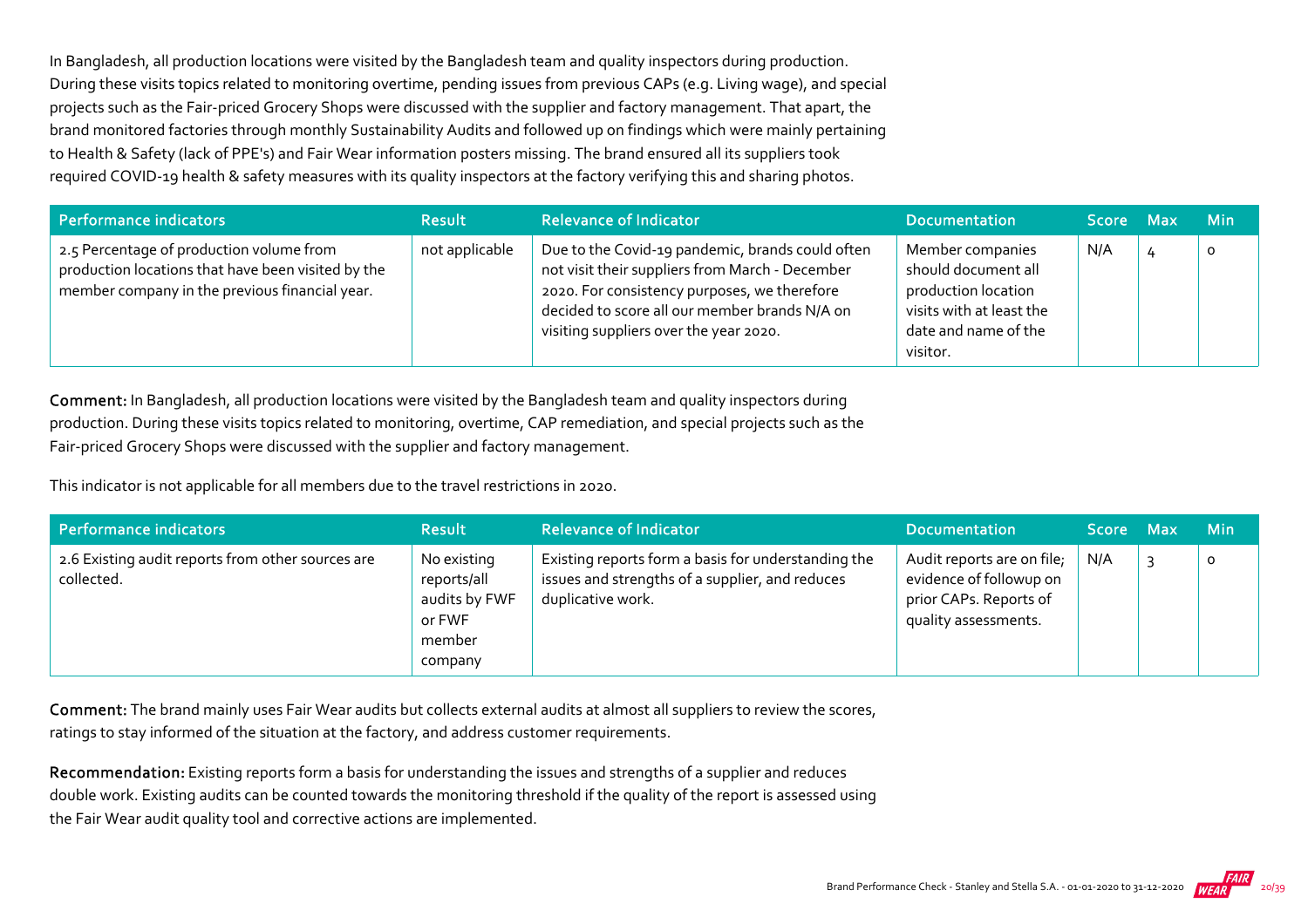| <b>Performance indicators</b>                                                                              | <b>Result</b>                                                                           | <b>Relevance of Indicator</b>                                                                                                                                                                                                                                                                                                                                                                              | <b>Documentation</b>                                                                                                                                                                                                                                                               | <b>Score</b> | <b>Max</b> | Min  |
|------------------------------------------------------------------------------------------------------------|-----------------------------------------------------------------------------------------|------------------------------------------------------------------------------------------------------------------------------------------------------------------------------------------------------------------------------------------------------------------------------------------------------------------------------------------------------------------------------------------------------------|------------------------------------------------------------------------------------------------------------------------------------------------------------------------------------------------------------------------------------------------------------------------------------|--------------|------------|------|
| 2.7 Compliance with FWF risk policies.                                                                     | Average score<br>depending on<br>the number of<br>applicable<br>policies and<br>results | Aside from regular monitoring and remediation<br>requirements under Fair Wear membership,<br>countries, specific areas within countries or specific<br>product groups may pose specific risks that require<br>additional steps to address and remediate those<br>risks. Fair Wear requires member companies to be<br>aware of those risks and implement policy<br>requirements as prescribed by Fair Wear. | Policy documents,<br>inspection reports,<br>evidence of cooperation<br>with other customers<br>sourcing at the same<br>factories, reports of<br>meetings with suppliers,<br>reports of additional<br>activities and/or<br>attendance lists as<br>mentioned in policy<br>documents. | 3            | 6          | $-2$ |
| Compliance with FWF enhanced monitoring<br>programme Bangladesh                                            | Intermediate                                                                            |                                                                                                                                                                                                                                                                                                                                                                                                            |                                                                                                                                                                                                                                                                                    | 3            | 6          | $-2$ |
| Compliance with FWF Myanmar policy                                                                         | Policies are not<br>relevant to the<br>company's<br>supply chain                        |                                                                                                                                                                                                                                                                                                                                                                                                            |                                                                                                                                                                                                                                                                                    | N/A          | 6          | $-2$ |
| Compliance with FWF guidance on abrasive blasting                                                          | Policies are not<br>relevant to the<br>company's<br>supply chain                        |                                                                                                                                                                                                                                                                                                                                                                                                            |                                                                                                                                                                                                                                                                                    | N/A          | 6          | $-2$ |
| Compliance with FWF quidance on risks related to<br>Turkish garment factories employing Syrian<br>refugees | Policies are not<br>relevant to the<br>company's<br>supply chain                        |                                                                                                                                                                                                                                                                                                                                                                                                            |                                                                                                                                                                                                                                                                                    | N/A          | 6          | $-2$ |
| Other risks specific to the member's supply chain<br>are addressed by its monitoring system                | Intermediate                                                                            |                                                                                                                                                                                                                                                                                                                                                                                                            |                                                                                                                                                                                                                                                                                    | 3            | 6          | $-2$ |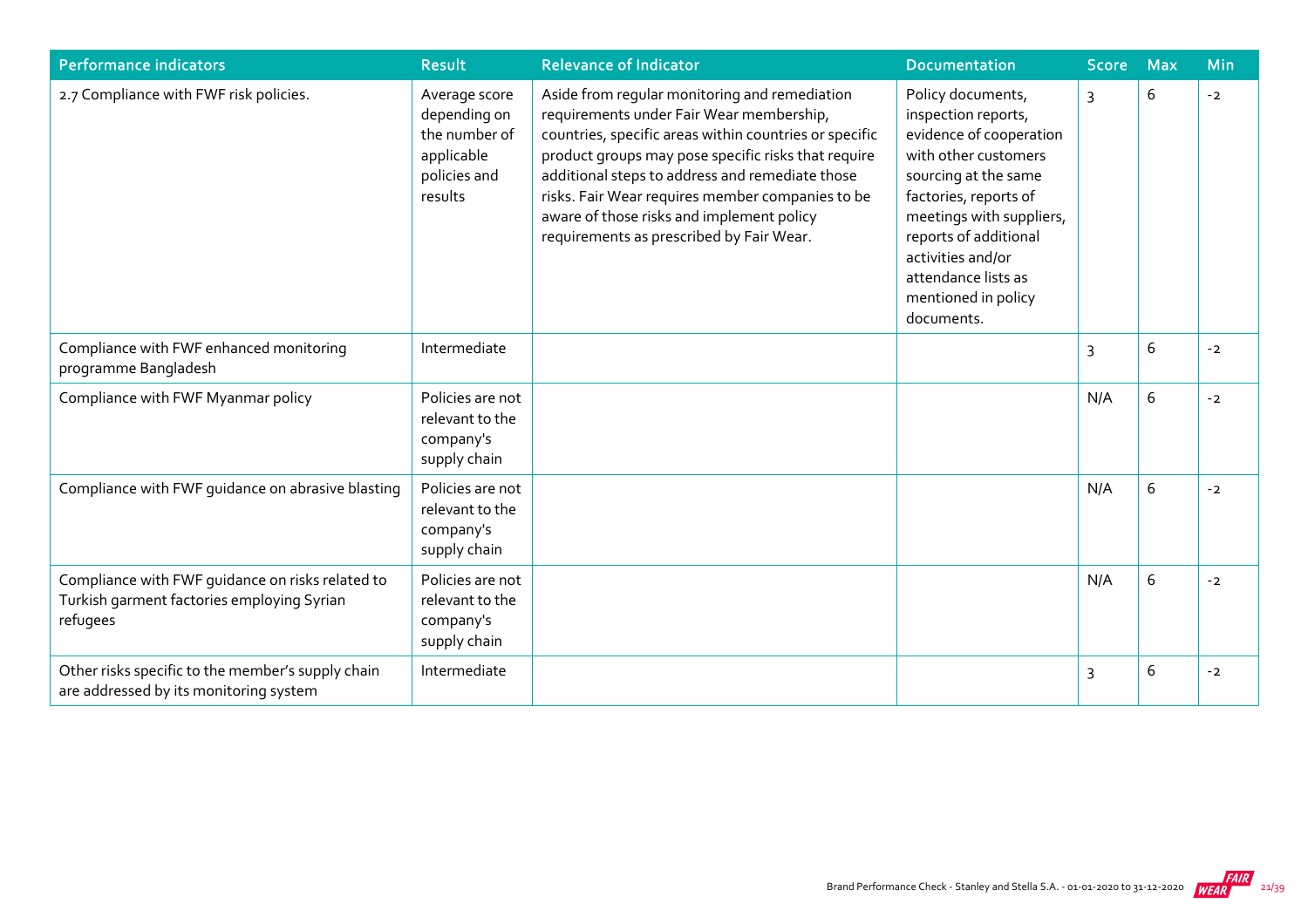Comment: Bangladesh: The brand is not a signatory of the Bangladesh Accord on Fire and Building Safety, but in principle only works with factories that are covered by the Accord. Despite this, one supplier of the brand, with around 2% FOB, is not covered under the Accord programme. The brand shared that the factory falls under cottage industries (not covered in the BGMEA) and hence does not qualify to be covered under the Accord. While the monthly assessment of the brand includes a visual inspection of the building and availability of fire extinguishers this is not sufficient to replace the monitoring of the Accord. The Accord has transitioned to RMG Sustainability Council (RSC) but due to the COVID‐19, Accord/RSC audits could not take place at production locations, but the brand has closely followed up with the factory to stay updated and ensure that the factory is enrolled for the audits. The brand is aware of gender‐related risks for Bangladesh and has facilitated the participation of production locations in the violence prevention training of Fair Wear.

China: The brand has one tail‐end supplier making one type of product. The brand's part‐time Sourcing Manager oversees this supplier's compliance with the brand's quality and sustainability policies. Stanley/Stella has not proactively mapped out country‐specific risks to follow‐up.

#### COVID‐19

Stanley/Stella mapped out key risks and the impact of COVID‐19 on suppliers in Bangladesh, namely ‐ No production/ lack of orders leading to income/job loss, lack of workers, health and safety risks, additional costs for H&S measures, rearrangement of production processes, among others. The brand engaged with suppliers almost on a daily basis on these risks and having a local office in Bangladesh, Stanley/Stella was able to visit the suppliers when it was possible. The brand adapted the COVID‐19 Factory Health and Safety Discussion Sheet and collected photos and videos to gain a better understanding of supplier response and preparation to address COVID‐19 health and safety risks (e.g. arrangements for temperature checks, availability of hand sanitization stations etc.). The brand did not find specific issues to be remediated. Stanley/Stella has not explicitly discussed the impact of increased costs for suppliers related to COVID‐19. At the same time suppliers have not requested financial support from the brand to cover these costs.

Requirement: Fair Wear requires that members sourcing in Bangladesh ensure credible fire and building safety inspections at all of their suppliers. These inspections must be based on the standards agreed on by Bangladesh's National Tripartite Committee on Fire and Building Safety in the garment industry.

Recommendation: Stanley/Stella is advised to discuss with its suppliers which support they can provide in implementing OHS measures in response to COVID‐19.

China: Knowing the country‐specific risks facilitates the starting point for discussing this with suppliers. Stanley/Stella can agree on additional commitments that are required to mitigate risks.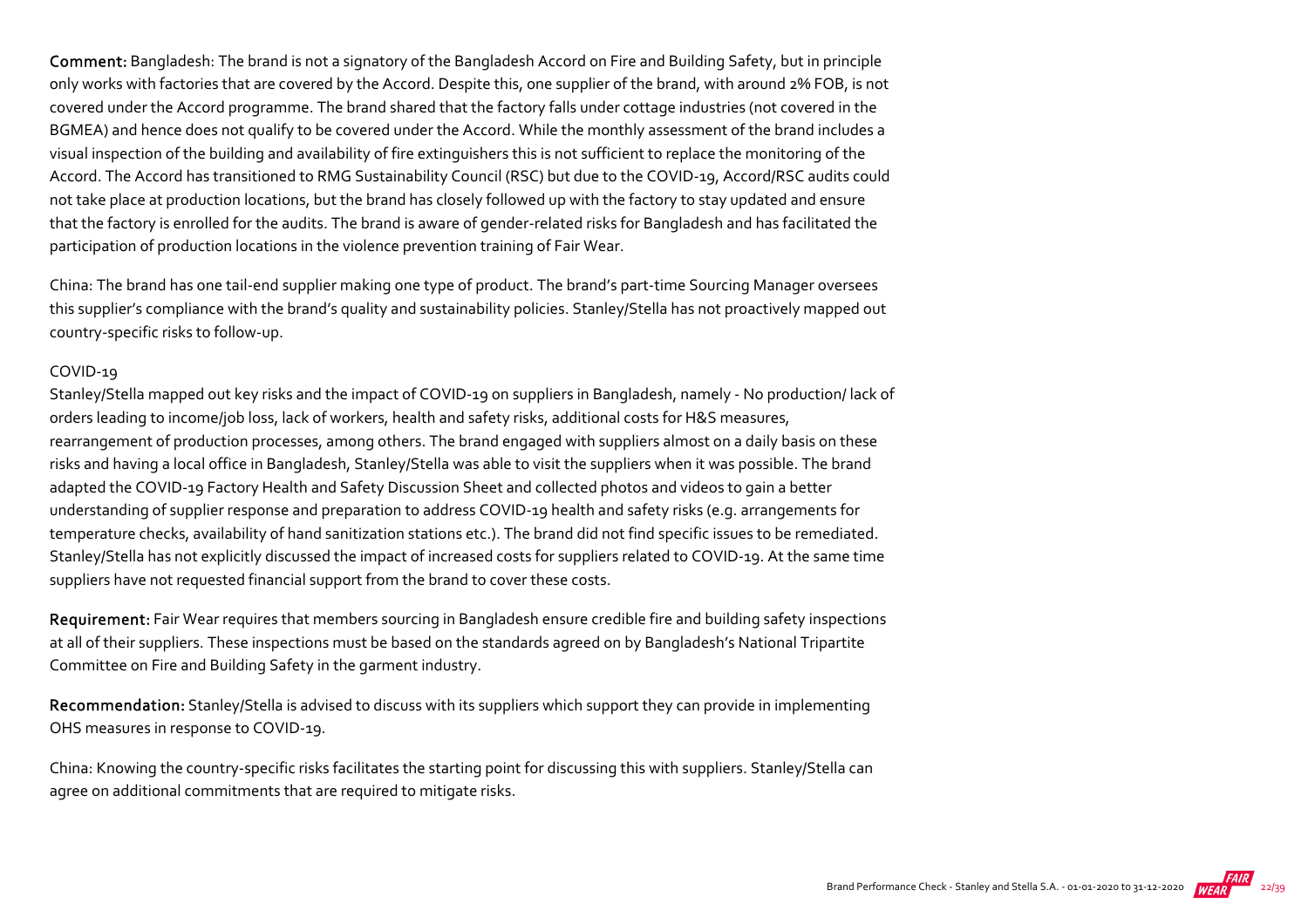| <b>Performance indicators</b>                                                                                            | <b>Result</b>                                                                                                | <b>Relevance of Indicator</b>                                                                                                                                                                                                                       | <b>Documentation</b>                                             | Score Max |                | <b>Min</b> |
|--------------------------------------------------------------------------------------------------------------------------|--------------------------------------------------------------------------------------------------------------|-----------------------------------------------------------------------------------------------------------------------------------------------------------------------------------------------------------------------------------------------------|------------------------------------------------------------------|-----------|----------------|------------|
| 2.8 Member company cooperates with other FWF<br>member companies in resolving corrective actions<br>at shared suppliers. | No CAPs<br>active, no<br>shared<br>production<br>locations or<br>refusal of other<br>company to<br>cooperate | Cooperation between customers increases leverage<br>and chances of successful outcomes. Cooperation<br>also reduces the chances of a factory having to<br>conduct multiple Corrective Action Plans about the<br>same issue with multiple customers. | Shared CAPs, evidence<br>of cooperation with<br>other customers. | N/A       | $\overline{2}$ | $-1$       |

Comment: No CAPs are active at shared production locations.

| Performance indicators                                                                                        | <b>Result</b>                             | <b>Relevance of Indicator</b>                                                                                                                                                                                                                                                                    | <b>Documentation</b>                                                                                                                                          | Score Max | <b>Min</b> |
|---------------------------------------------------------------------------------------------------------------|-------------------------------------------|--------------------------------------------------------------------------------------------------------------------------------------------------------------------------------------------------------------------------------------------------------------------------------------------------|---------------------------------------------------------------------------------------------------------------------------------------------------------------|-----------|------------|
| 2.9 Percentage of production volume where<br>monitoring requirements for low-risk countries are<br>fulfilled. | No production<br>in low-risk<br>countries | Low-risk countries are determined by the presence<br>and proper functioning of institutions which can<br>quarantee compliance with national and<br>international standards and laws. Fair Wear has<br>defined minimum monitoring requirements for<br>production locations in low-risk countries. | Documentation of visits,<br>notification of suppliers<br>of Fair Wear<br>membership; posting of<br>worker information<br>sheets, completed<br>questionnaires. | N/A       | $\circ$    |

| Performance indicators                                                                                                                                                         | <b>Result</b> | Relevance of Indicator                                                                                                                                                                   | Documentation                                                                                      | Score Max | <b>Min</b> |
|--------------------------------------------------------------------------------------------------------------------------------------------------------------------------------|---------------|------------------------------------------------------------------------------------------------------------------------------------------------------------------------------------------|----------------------------------------------------------------------------------------------------|-----------|------------|
| 2.10 Extra bonus indicator: in case FWF member<br>company conducts full audits at tail-end production<br>locations (when the minimum required monitoring<br>threshold is met). | <b>No</b>     | Fair Wear encourages its members to monitor 100%<br>of its production locations and rewards those<br>members who conduct full audits above the<br>minimum required monitoring threshold. | <b>Production location</b><br>information as provided<br>to Fair Wear and recent<br>Audit Reports. | N/A       | $\circ$    |

Comment: Due to the COVID‐19 pandemic, it was not possible to conduct audits in some supplier locations and the minimum monitoring threshold was not met. Hence this indicator is N/A.

Recommendation: Fair Wear encourages members to go beyond the minimum required monitoring threshold and rewards members who audit production locations in the tail end as well to mitigate potential social compliance risks.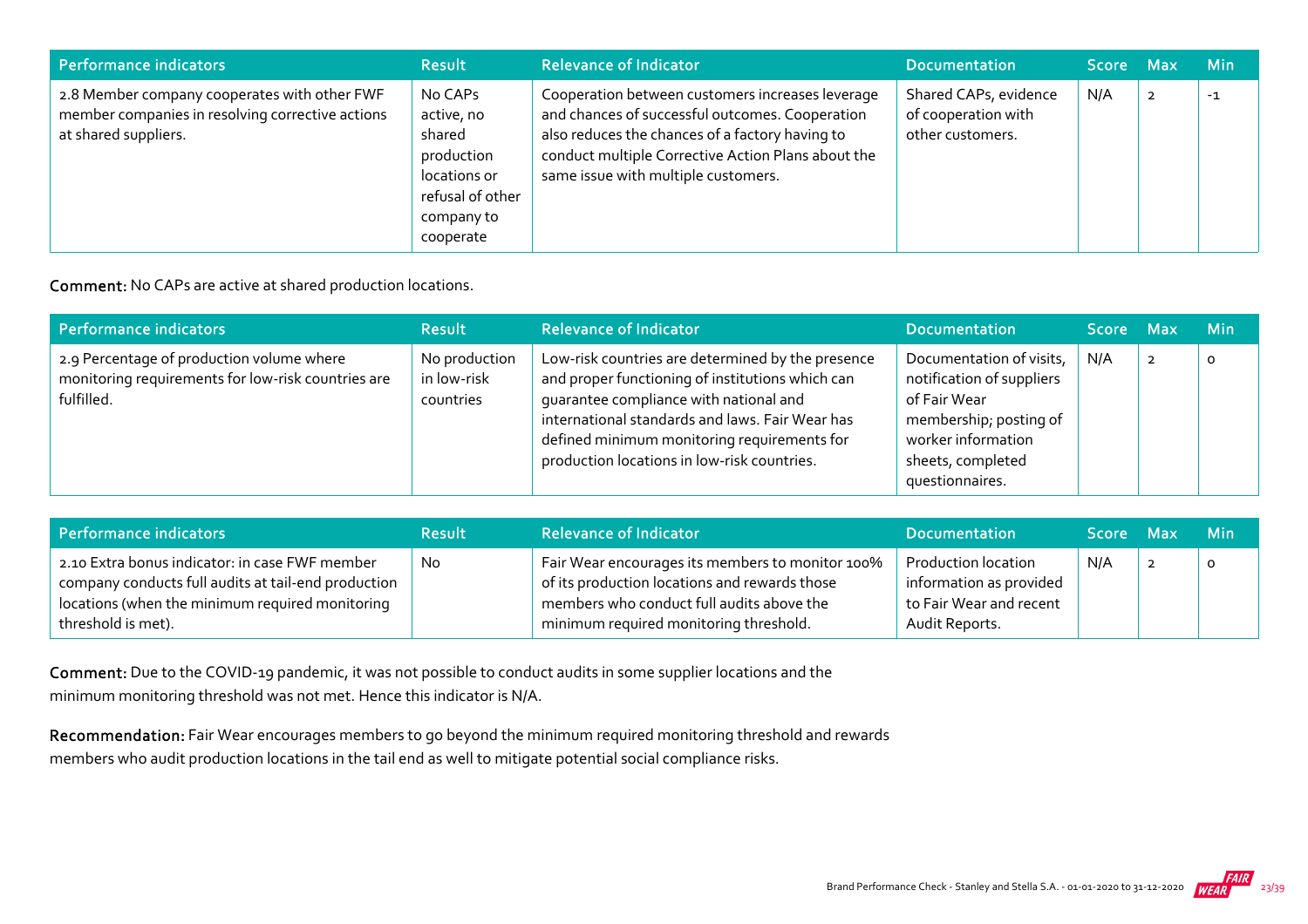| Performance indicators                                                                                           | <b>Result</b>                | <b>Relevance of Indicator</b>                                                                                                                                                                                                                    | <b>Documentation</b>           | <b>Score Max</b> ا | <b>Min</b> |
|------------------------------------------------------------------------------------------------------------------|------------------------------|--------------------------------------------------------------------------------------------------------------------------------------------------------------------------------------------------------------------------------------------------|--------------------------------|--------------------|------------|
| 2.11 Questionnaire is sent and information is<br>collected from external brands resold by the<br>member company. | No external<br>brands resold | Fair Wear believes it is important for affiliates that<br>have a retail/wholesale arm to at least know if the<br>brands they resell are members of Fair Wear or a<br>similar organisation, and in which countries those<br>brands produce goods. | Questionnaires are on<br>file. | N/A                | 0          |

| <b>Performance indicators</b>                                                                                                       | <b>Result</b>                | <b>Relevance of Indicator</b>                                                                                                                                                                                                            | <b>Documentation</b>                                                                                                                                                                 | Score Max | <b>Min</b> |
|-------------------------------------------------------------------------------------------------------------------------------------|------------------------------|------------------------------------------------------------------------------------------------------------------------------------------------------------------------------------------------------------------------------------------|--------------------------------------------------------------------------------------------------------------------------------------------------------------------------------------|-----------|------------|
| 2.12 External brands resold by member companies<br>that are members of another credible initiative (% of<br>external sales volume). | No external<br>brands resold | Fair Wear believes members who resell products<br>should be rewarded for choosing to sell external<br>brands who also take their supply chain<br>responsibilities seriously and are open about in<br>which countries they produce goods. | External production data $\parallel$<br>in Fair Wear's<br>information<br>management system.<br>Documentation of sales<br>volumes of products<br>made by Fair Wear or<br>FLA members. | N/A       | $\Omega$   |

| Performance indicators                                                     | <b>Result</b> | <b>Relevance of Indicator</b>                                                                                                                                                                  | <b>Documentation</b>                                        | Score Max | <b>Min</b>   |
|----------------------------------------------------------------------------|---------------|------------------------------------------------------------------------------------------------------------------------------------------------------------------------------------------------|-------------------------------------------------------------|-----------|--------------|
| 2.13 Questionnaire is sent and information is<br>collected from licensees. | No licensees  | Fair Wear believes it is important for member<br>companies to know if the licensee is committed to<br>the implementation of the same labour standards<br>and has a monitoring system in place. | Questionnaires are on<br>file. Contracts with<br>licensees. | N/A       | $\mathbf{o}$ |

# Monitoring and Remediation

Possible Points: 17

Earned Points: 13

Brand Performance Check - Stanley and Stella S.A. - 01-01-2020 to 31-12-2020 WEAR 24/39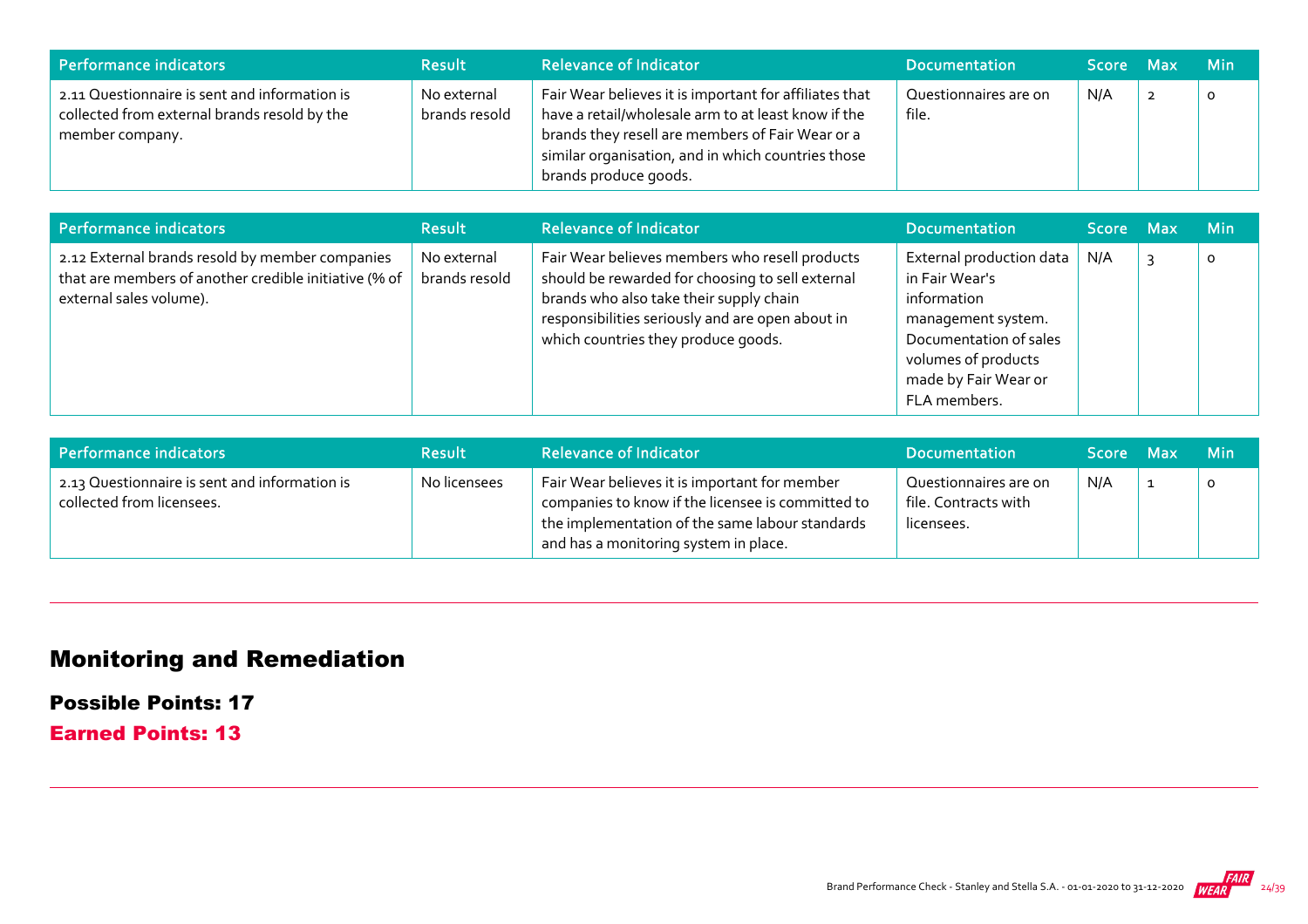### 3. Complaints Handling

| <b>Basic measurements</b>                                 | <b>Result</b> | <b>Comments</b>                                                                                                                                                        |
|-----------------------------------------------------------|---------------|------------------------------------------------------------------------------------------------------------------------------------------------------------------------|
| Number of worker complaints received since last check.    |               | At this point, FWF considers a high number of complaints<br>as a positive indicator, as it shows that workers are aware<br>of and making use of the complaints system. |
| Number of worker complaints in process of being resolved. |               |                                                                                                                                                                        |
| Number of worker complaints resolved since last check.    |               |                                                                                                                                                                        |

| Performance indicators                                                       | <b>Result</b> | <b>Relevance of Indicator</b>                                                                                    | <b>Documentation</b>                                                       | Score Max | <b>Min</b> |
|------------------------------------------------------------------------------|---------------|------------------------------------------------------------------------------------------------------------------|----------------------------------------------------------------------------|-----------|------------|
| 3.1 A specific employee has been designated to<br>address worker complaints. | Yes           | Followup is a serious part of Fair Wear membership,<br>and cannot be successfully managed on an ad-hoc<br>basis. | Manuals, emails, etc.,<br>demonstrating who the<br>designated staff person |           | $-1$       |

Comment: The sustainability team of the brand is designated to follow up on worker complaints.

| Performance indicators                                                                                          | <b>Result</b> | <b>Relevance of Indicator</b>                                                                                                                                                                                                                                                             | <b>Documentation</b>                                                                                 | Score Max    | <b>Min</b> |
|-----------------------------------------------------------------------------------------------------------------|---------------|-------------------------------------------------------------------------------------------------------------------------------------------------------------------------------------------------------------------------------------------------------------------------------------------|------------------------------------------------------------------------------------------------------|--------------|------------|
| 3.2 Member company has informed factory<br>management and workers about the FWF CoLP and<br>complaints hotline. | Yes           | Informing both management and workers about the<br>Fair Wear Code of Labour Practices and complaints<br>hotline is a first step in alerting workers to their<br>rights. The Worker Information Sheet is a tool to do<br>this and should be visibly posted at all production<br>locations. | Photos by company<br>staff, audit reports,<br>checklists from<br>production location<br>visits, etc. | $\mathbf{2}$ | $-2$       |

Comment: Workers at production locations are informed about the Fair Wear CoLP and complaints hotline through the Fair

Wear worker information sheets posted in the factories on boards located at the sewing floors. The brand's sustainability

team checks if the worker information sheets are posted as part of monthly sustainability audits.

Stanley/ Stella has not posted the Fair Wear worker information sheet at one tail‐end location of the brand managed by an agent.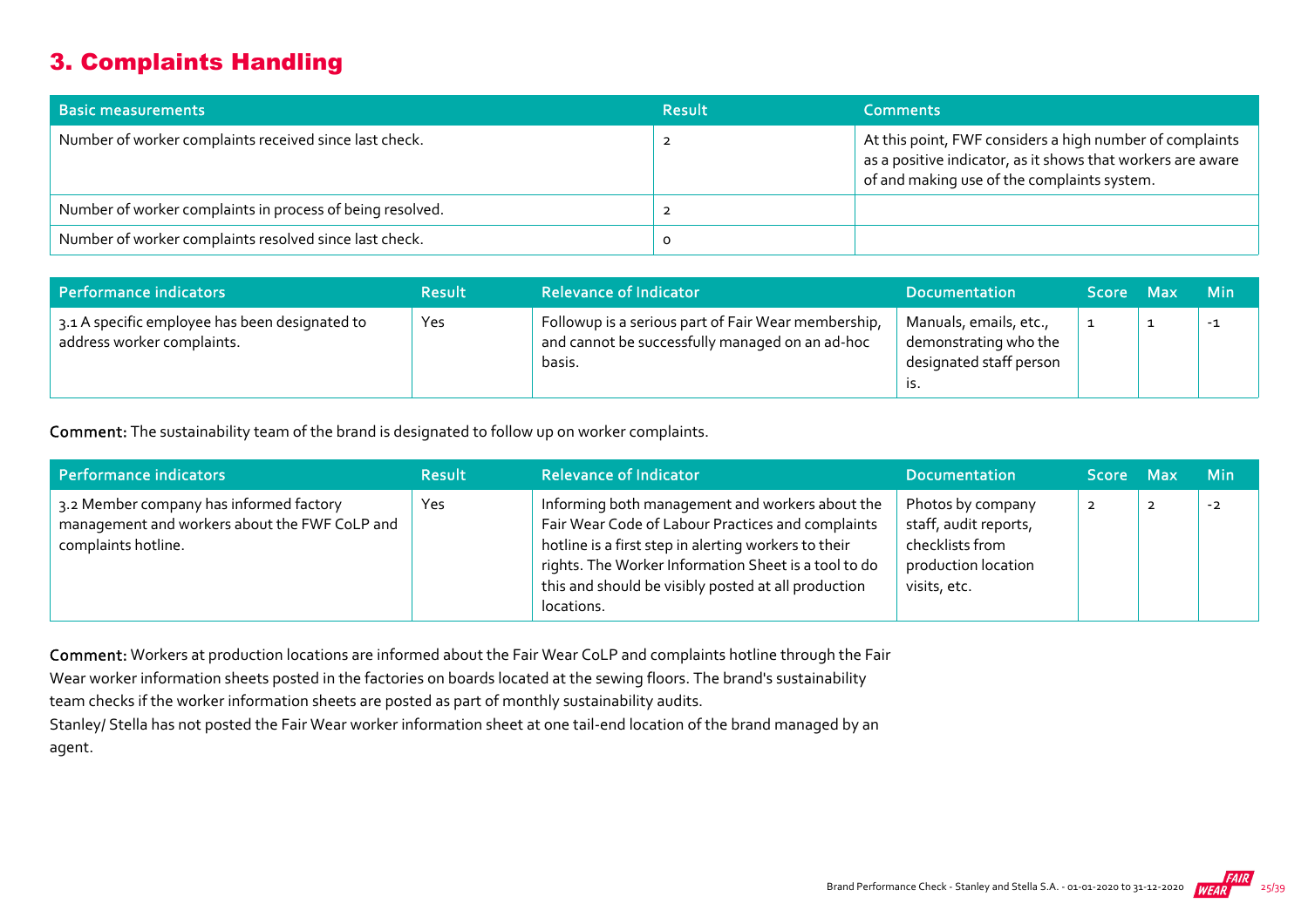Requirement: Stanley/Stella must ensure that the Worker Information Sheet, including contact information of the local complaints handler of Fair Wear, is posted in factories in a location that is accessible to all workers. Member company should check by means of a visit whether the Worker Information Sheet is posted in the factories.

| Performance indicators                                                                                         | <b>Result</b> | <b>Relevance of Indicator</b>                                                                                                                                                                                                           | <b>Documentation</b>                                                                                                                                                                                     | Score Max' |   | <b>Min</b> |
|----------------------------------------------------------------------------------------------------------------|---------------|-----------------------------------------------------------------------------------------------------------------------------------------------------------------------------------------------------------------------------------------|----------------------------------------------------------------------------------------------------------------------------------------------------------------------------------------------------------|------------|---|------------|
| 3.3 Degree to which member company has actively<br>raised awareness of the FWF CoLP and complaints<br>hotline. | 33%           | After informing workers and management of the Fair<br>Wear CoLP and the complaints hotline, additional<br>awareness raising and training is needed to ensure<br>sustainable improvements and structural worker-<br>management dialogue. | Training reports, Fair<br>Wear's data on factories<br>enrolled in the WEP<br>basic module. For<br>alternative training<br>activities: curriculum,<br>training content,<br>participation and<br>outcomes. | 4          | b | $\circ$    |

Comment: Three production locations of Stanley/Stella underwent the Gender-Based Violence module of Fair Wear. As this module also covers the topics included in the basic 'workplace education programme' the FOB of these production locations count towards this indicator.

Furthermore, Stanley/Stella took additional efforts to discuss this topic with members of the worker participation committee, explaining to them the presence of internal grievance mechanisms, the purpose of the Fair Wear complaint hotline, and also when to use them.

Recommendation: Fair Wear recommends members to actively raise awareness about the Fair Wear Code of Labour Practices and Fair Wear complaint hotline among a larger portion of its suppliers. Stanley/Stella should ensure good quality systematic training of workers and management on these topics. To this end members can either use Fair Wear's Workplace Education Programme (WEP) basic module, or implement training related to the Fair Wear CoLP and complaint hotline through service providers or brand staff. Fair Wear guidance on good quality training is available on the Member Hub.

| Performance indicators                                                                                                            | <b>Result</b>                        | Relevance of Indicator                                                                                                                                                              | <b>Documentation</b>                                                                                               | Score Max |   | — Min |
|-----------------------------------------------------------------------------------------------------------------------------------|--------------------------------------|-------------------------------------------------------------------------------------------------------------------------------------------------------------------------------------|--------------------------------------------------------------------------------------------------------------------|-----------|---|-------|
| 3.4 All complaints received from production location<br>workers are addressed in accordance with the FWF<br>Complaints Procedure. | $Yes +$<br>Preventive<br>steps taken | Providing access to remedy when problems arise is a<br>key element of responsible supply chain<br>management. Member company involvement is<br>often essential to resolving issues. | Documentation that<br>member company has<br>completed all required<br>steps in the complaints<br>handling process. | b         | O | $-2$  |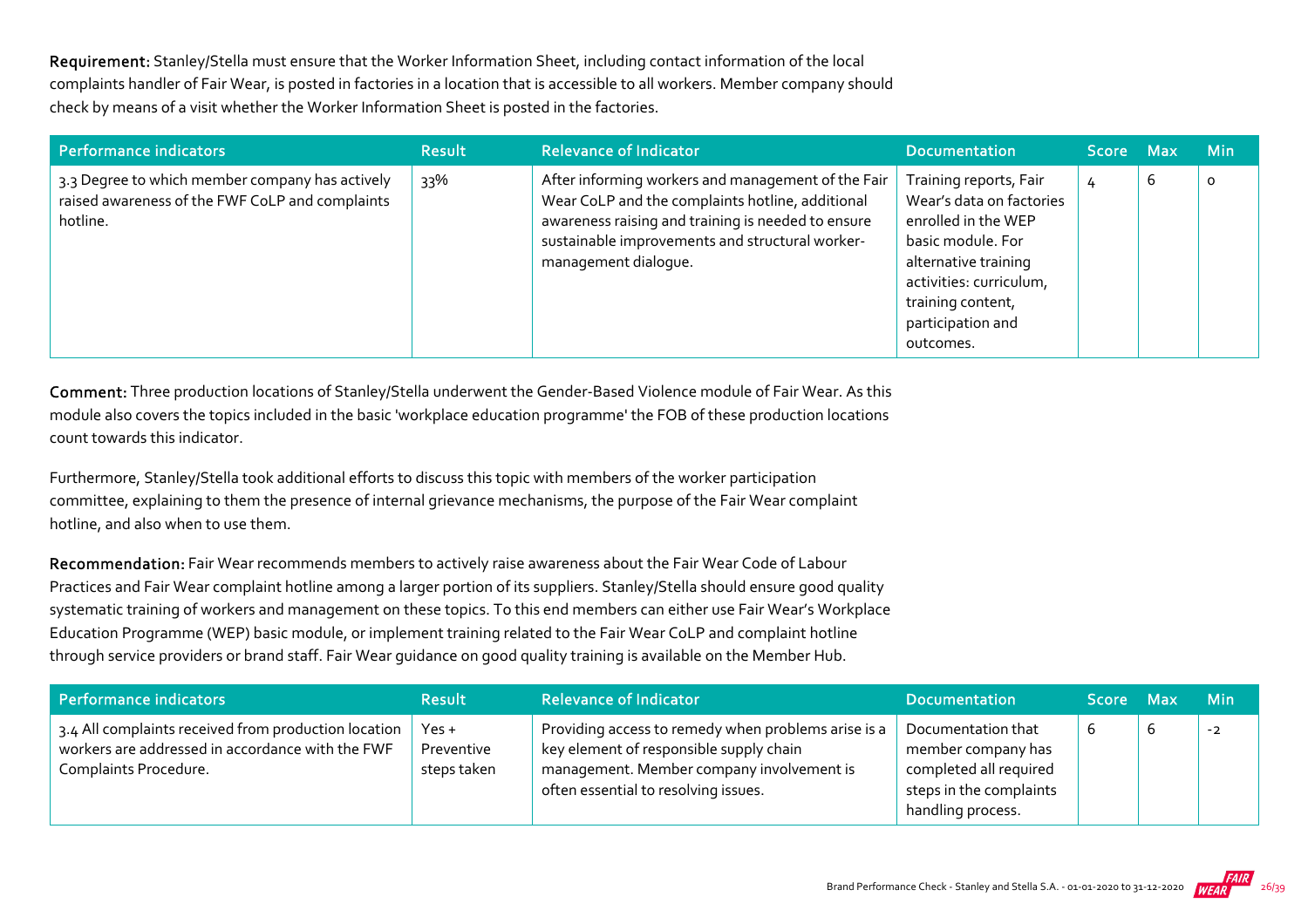Comment: Two complaints were received from workers on the Fair Wear complaints hotline pertaining to verbal abuse and physical harassment and excessive overtime at supplier locations of the brand.

Stanley/Stella actively followed up on the complaint with the factory management, discussed root causes, and collaborated with other Fair Wear members to remediate the issue. Both complaints have been resolved. As WEP training was suggested for remediation and prevention of the complaint pertaining to harassment and abuse, the brand observed the sessions to ensure effective implementation.

| Performance indicators                                                                       | <b>Result</b>         | <b>Relevance of Indicator</b>                                                                                                                                                                             | <b>Documentation</b>                                                                  | Score Max |   | <b>Min</b> |
|----------------------------------------------------------------------------------------------|-----------------------|-----------------------------------------------------------------------------------------------------------------------------------------------------------------------------------------------------------|---------------------------------------------------------------------------------------|-----------|---|------------|
| 3.5 Cooperation with other customers in addressing<br>worker complaints at shared suppliers. | Active<br>cooperation | Because most production locations supply several<br>customers with products, involvement of other<br>customers by the Fair Wear member company can<br>be critical in resolving a complaint at a supplier. | Documentation of joint<br>efforts, e.g. emails,<br>sharing of complaint<br>data, etc. |           | ∸ |            |

Comment: Stanley/Stella actively collaborated with two other Fair Wear members to resolve complaints, through emails, calls, and joint meetings with factory management and Fair Wear teams.

#### Complaints Handling

Possible Points: 17

Earned Points: 15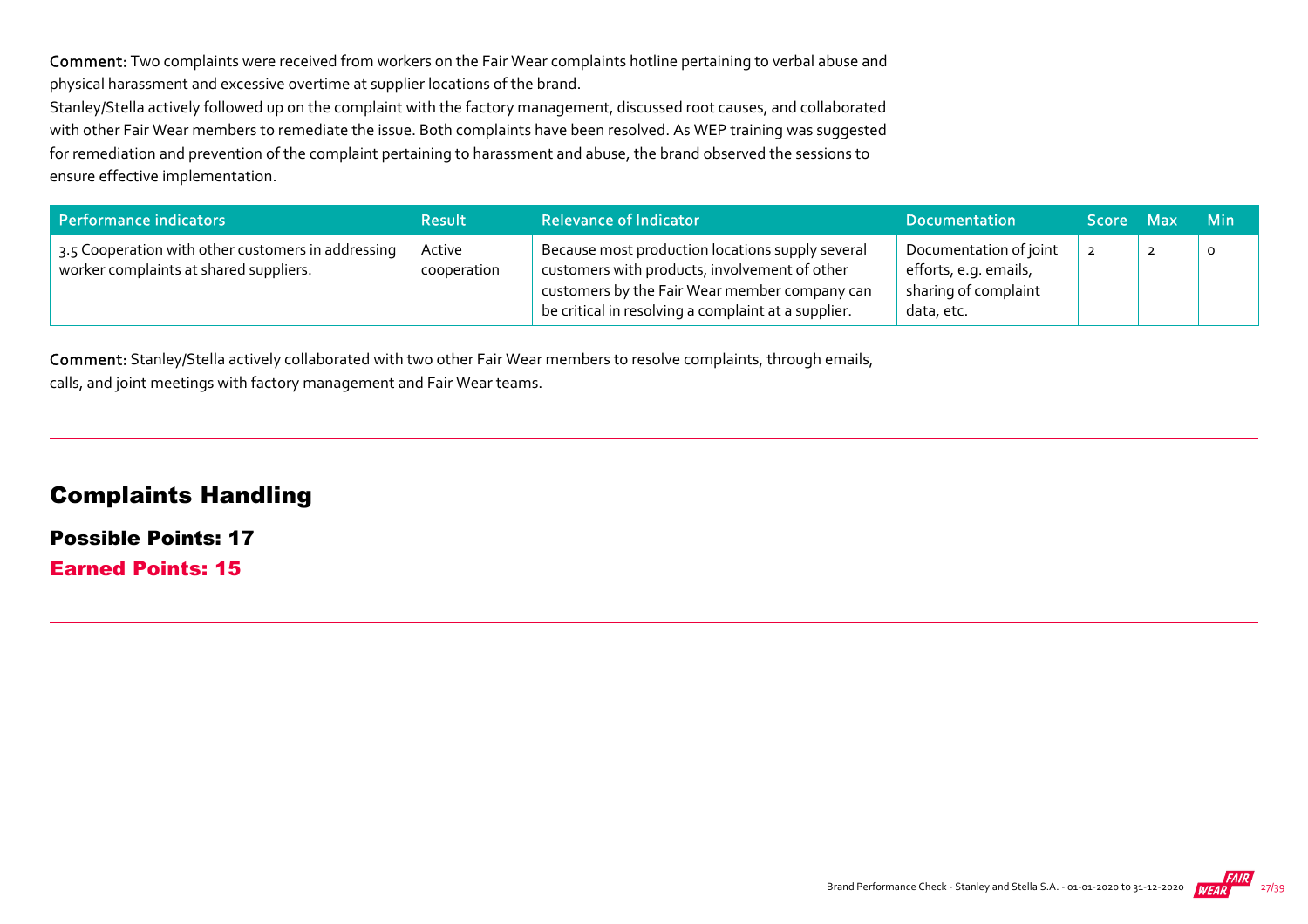# 4. Training and Capacity Building

| Performance indicators                                               | <b>Result</b> | <b>Relevance of Indicator</b>                                                                                                                                                                                                            | <b>Documentation</b>                                     | Score Max | <b>Min</b> |
|----------------------------------------------------------------------|---------------|------------------------------------------------------------------------------------------------------------------------------------------------------------------------------------------------------------------------------------------|----------------------------------------------------------|-----------|------------|
| 4.1 All staff at member company are made aware of<br>FWF membership. | Yes           | Preventing and remediating problems often requires<br>the involvement of many different departments;<br>making all staff aware of Fair Wear membership<br>requirements helps to support cross-departmental<br>collaboration when needed. | Emails, trainings,<br>presentation,<br>newsletters, etc. |           | $\circ$    |

Comment: All new staff are invited to attend an 'inspiration day' where the presentation also includes topics and updates pertaining to the brand's approach to CSR and social compliance, Fair Wear membership.

Documentation on Fair Wear membership and other CSR topics is made available to all employees.

The Bangladesh team participated in relevant Fair Wear webinars and meetings.

The brand has an employee programme to improve staff awareness of their supply chain, across departments, by facilitating factory visits for staff based in the headquarters.

| Performance indicators                                                              | <b>Result</b> | Relevance of Indicator                                                                                                                                                                  | <b>Documentation</b>                                                                         | Score Max | <b>Min</b> |
|-------------------------------------------------------------------------------------|---------------|-----------------------------------------------------------------------------------------------------------------------------------------------------------------------------------------|----------------------------------------------------------------------------------------------|-----------|------------|
| 4.2 All staff in direct contact with suppliers are<br>informed of FWF requirements. | Yes           | Sourcing, purchasing and CSR staff at a minimum<br>should possess the knowledge necessary to<br>implement Fair Wear requirements and advocate for<br>change within their organisations. | Fair Wear Seminars or<br>equivalent trainings<br>provided; presentations,<br>curricula, etc. |           | $-1$       |

Comment: Dedicated sourcing and CSR training is offered to staff to understand key CSR concepts (which includes the Fair Wear COLP). Quality officers receive training on the Fair Wear requirements who also do monthly sustainability observation checks.

CAPs at all supplier locations are actively tracked, updated and a status summary is maintained in a shared folder internally between the brand team at headquarters and the Bangladesh liaison office.

Recommendation: Fair Wear recommends that Stanley/Stella facilitate the participation of the team based in Bangladesh in Fair Wear member learning programmes (webinars/ online meetings). Given that the team is deeply involved in the implementation of the membership requirements, participation in such programmes help the team stay updated, and offer context to important changes/ policies and new requirements.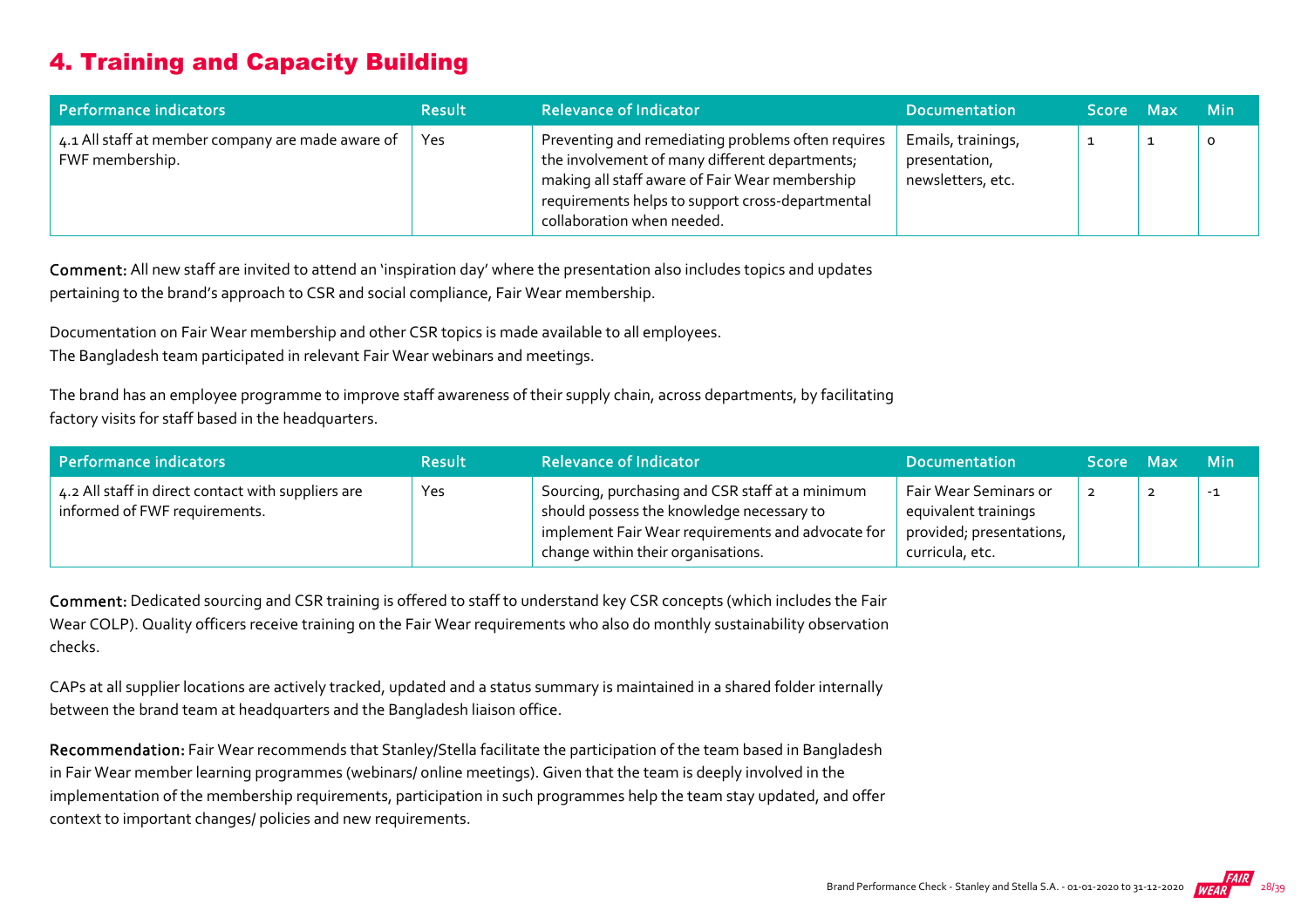| Performance indicators                                                                    | <b>Result</b>                                | <b>Relevance of Indicator</b>                                                                                                                                                                        | <b>Documentation</b>                                                                 | Score Max |                | <b>Min</b> |
|-------------------------------------------------------------------------------------------|----------------------------------------------|------------------------------------------------------------------------------------------------------------------------------------------------------------------------------------------------------|--------------------------------------------------------------------------------------|-----------|----------------|------------|
| 4.3 All sourcing contractors/agents are informed<br>about FWF's Code of Labour Practices. | Member does not<br>use<br>agents/contractors | Agents have the potential to either support or<br>disrupt CoLP implementation. It is the<br>responsibility of member company to ensure<br>agents actively support the implementation of<br>the CoLP. | Correspondence with<br>agents, trainings for<br>agents, Fair Wear audit<br>findings. | N/A       | $\overline{2}$ | 0          |

Comment: The member does not rely on agents especially when it comes to working with suppliers on the Code of Labour Practices (COLP). For Bangladesh, even though an agent is used to work with smaller supplier locations, the brand's local team directly engages with factories on CoLP implementation.

For China, the brand has a part-time sourcing manager, who scopes for potential new suppliers and ensures compliance with the brand's quality and sustainable policies.

| Performance indicators                                                                                                | <b>Result</b> | <b>Relevance of Indicator</b>                                                                                                                                                                                                                                                           | <b>Documentation</b>                                                                                                                                                                                    | Score Max |   | <b>Min</b> |
|-----------------------------------------------------------------------------------------------------------------------|---------------|-----------------------------------------------------------------------------------------------------------------------------------------------------------------------------------------------------------------------------------------------------------------------------------------|---------------------------------------------------------------------------------------------------------------------------------------------------------------------------------------------------------|-----------|---|------------|
| 4.4 Factory participation in training programmes<br>that support transformative processes related to<br>human rights. | 48%           | Complex human rights issues such as freedom of<br>association or gender-based violence require more<br>in-depth trainings that support factory-level<br>transformative processes. Fair Wear has developed<br>several modules, however, other (member-led)<br>programmes may also count. | Training reports, Fair<br>Wear's data on factories<br>enrolled in training<br>programmes. For<br>alternative training<br>activities: curriculum,<br>training content,<br>participation and<br>outcomes. | 4         | 6 | $\Omega$   |

Comment: In 2020, three production locations of the brand underwent five follow-up training modules of the Fair Wear violence prevention training and one location by an external local training organization. The external training programme was implemented in factories before the publishing of the checklist and standards for non‐ Fair Wear training hence has not gone through the training evaluation process.

Requirement: For any new non-Fair Wear training, Stanley/Stella must follow the standards outlined in Fair Wear's guidance and checklist available on the Member Hub.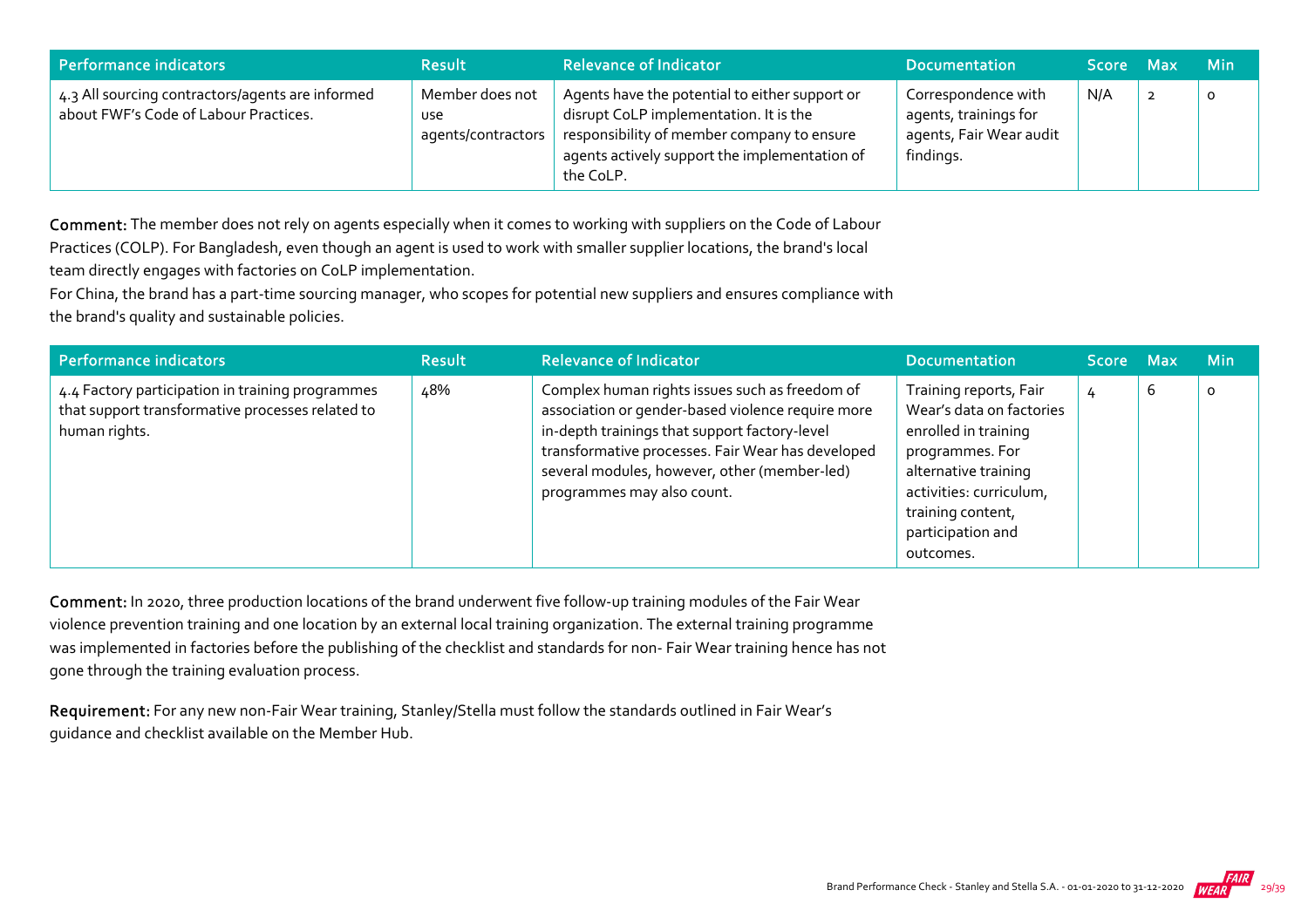Recommendation: Fair Wear recommends Stanley and Stella S.A. to follow up on the initial training by establishing functional worker committees with a step‐by‐step approach and organise multiple follow‐up sessions spread over several months and strengthen herewith internal grievance mechanisms. The training outline should have a worker‐centered approach and focus on behavioural and structural change to improve working conditions for the long term, such as gender based violence and worker‐management dialogue. To this end, Stanley and Stella S.A. can make use of Fair Wear's WEP Communication or Violence and Harassment Prevention modules or implement advanced training through external training providers or brand staff.

| <b>Performance indicators</b>                                                | <b>Result</b>               | <b>Relevance of Indicator</b>                                                                                                                         | <b>Documentation</b>                                                                                                                                                                           | Score Max      | <b>Min</b> |
|------------------------------------------------------------------------------|-----------------------------|-------------------------------------------------------------------------------------------------------------------------------------------------------|------------------------------------------------------------------------------------------------------------------------------------------------------------------------------------------------|----------------|------------|
| 4.5 Degree to which member company follows up<br>after a training programme. | Active follow-<br><b>up</b> | After factory-level training programmes,<br>complementary activities such as remediation and<br>changes on brand level will achieve a lasting impact. | Documentation of<br>discussions with factory<br>management and<br>worker representatives,<br>minutes of regular<br>worker-management<br>dialogue meetings or<br>anti-harassment<br>committees. | $\overline{2}$ | $\circ$    |

Comment: Stanley/Stella continues to monitor the Anti‐Harassment Committee (AHC) set‐up at main supplier locations in Bangladesh and participates in the follow‐up meetings.

#### Training and Capacity Building

Possible Points: 11 Earned Points: 9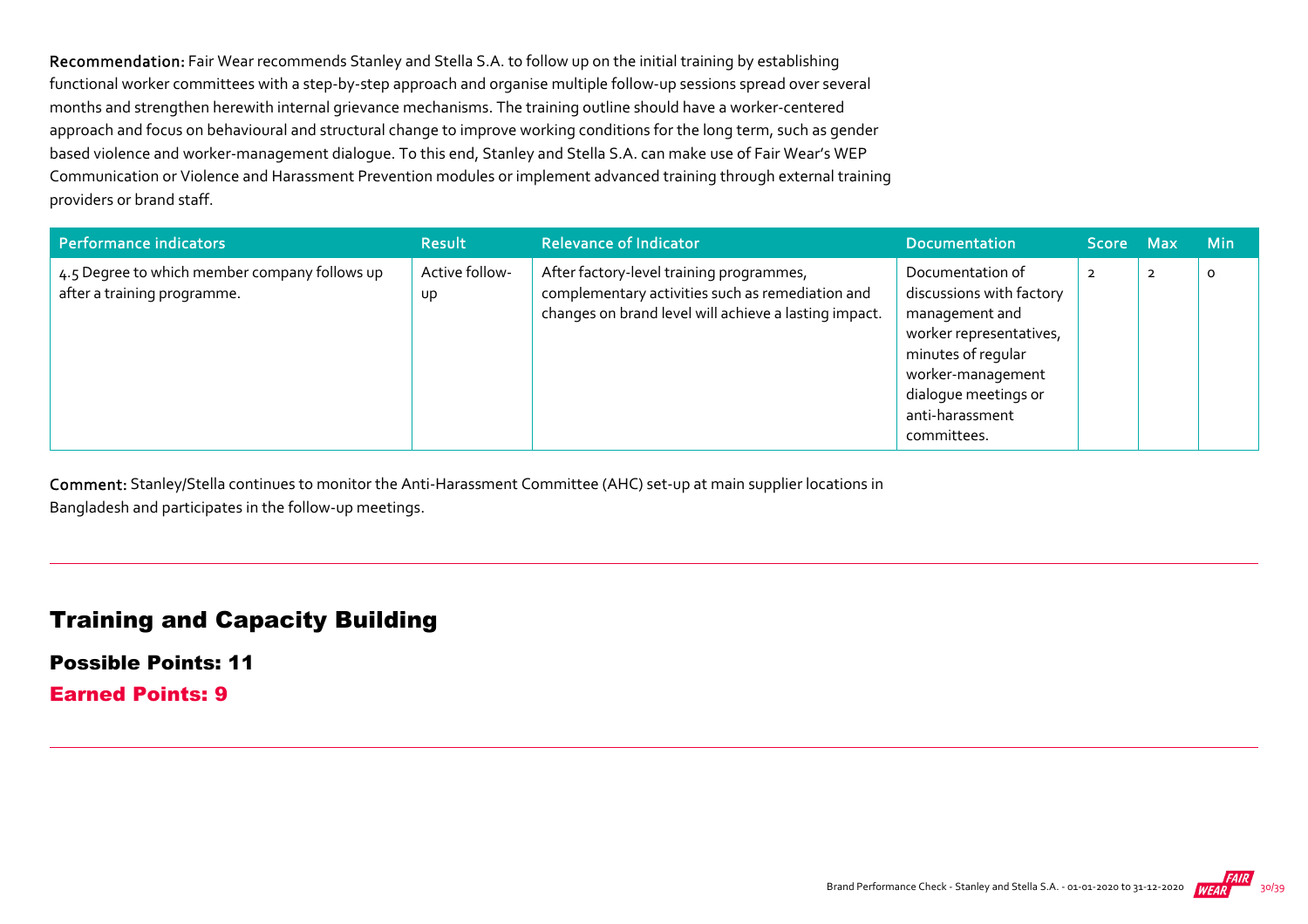#### 5. Information Management

| Performance indicators                                       | <b>Result</b> | <b>Relevance of Indicator</b>                                                                                     | <b>Documentation</b>                                                                                                                                                                                                          | Score Max |   | Min  |
|--------------------------------------------------------------|---------------|-------------------------------------------------------------------------------------------------------------------|-------------------------------------------------------------------------------------------------------------------------------------------------------------------------------------------------------------------------------|-----------|---|------|
| 5.1 Level of effort to identify all production<br>locations. | Advanced      | Any improvements to supply chains require member<br>companies to first know all of their production<br>locations. | Supplier information<br>provided by member<br>company. Financial<br>records of previous<br>financial year.<br>Documented efforts by<br>member company to<br>update supplier<br>information from its<br>monitoring activities. | 6         | 6 | $-2$ |

Comment: The brand's policies do not allow subcontracting. The brand is aware of all its production locations, has a local team in Bangladesh who visits each supplier location regularly and monitors the production during the production cycle to mitigate any risks of unauthorized subcontracting.

For China, the brand has a part‐time sourcing manager, who visits the supplier to ensures there is no unauthorized subcontracting.

| Performance indicators                                                                                                              | <b>Result</b> | <b>Relevance of Indicator</b>                                                                                                                                                       | <b>Documentation</b>                                                                                                                   | Score Max | <b>Min</b> |
|-------------------------------------------------------------------------------------------------------------------------------------|---------------|-------------------------------------------------------------------------------------------------------------------------------------------------------------------------------------|----------------------------------------------------------------------------------------------------------------------------------------|-----------|------------|
| 5.2 CSR and other relevant staff actively share<br>information with each other about working<br>conditions at production locations. | Yes           | CSR, purchasing and other staff who interact with<br>suppliers need to be able to share information in<br>order to establish a coherent and effective strategy<br>for improvements. | Internal information<br>system; status CAPs,<br>reports of meetings of<br>purchasing/CSR;<br>systematic way of<br>storing information. |           | $-1$       |

Comment: CAPs at all supplier locations are actively tracked, updated and a status summary is maintained in a shared

folder internally between the brand team at headquarters and the Bangladesh liaison office.

That apart, the brand has an online shared platform, to be able to consolidate and document all information pertaining to each supplier (overtime tracking, monthly sustainability reports, certifications, accord updated etc.), in one place, accessible by both brand teams at headquarters and Bangladesh liaison office.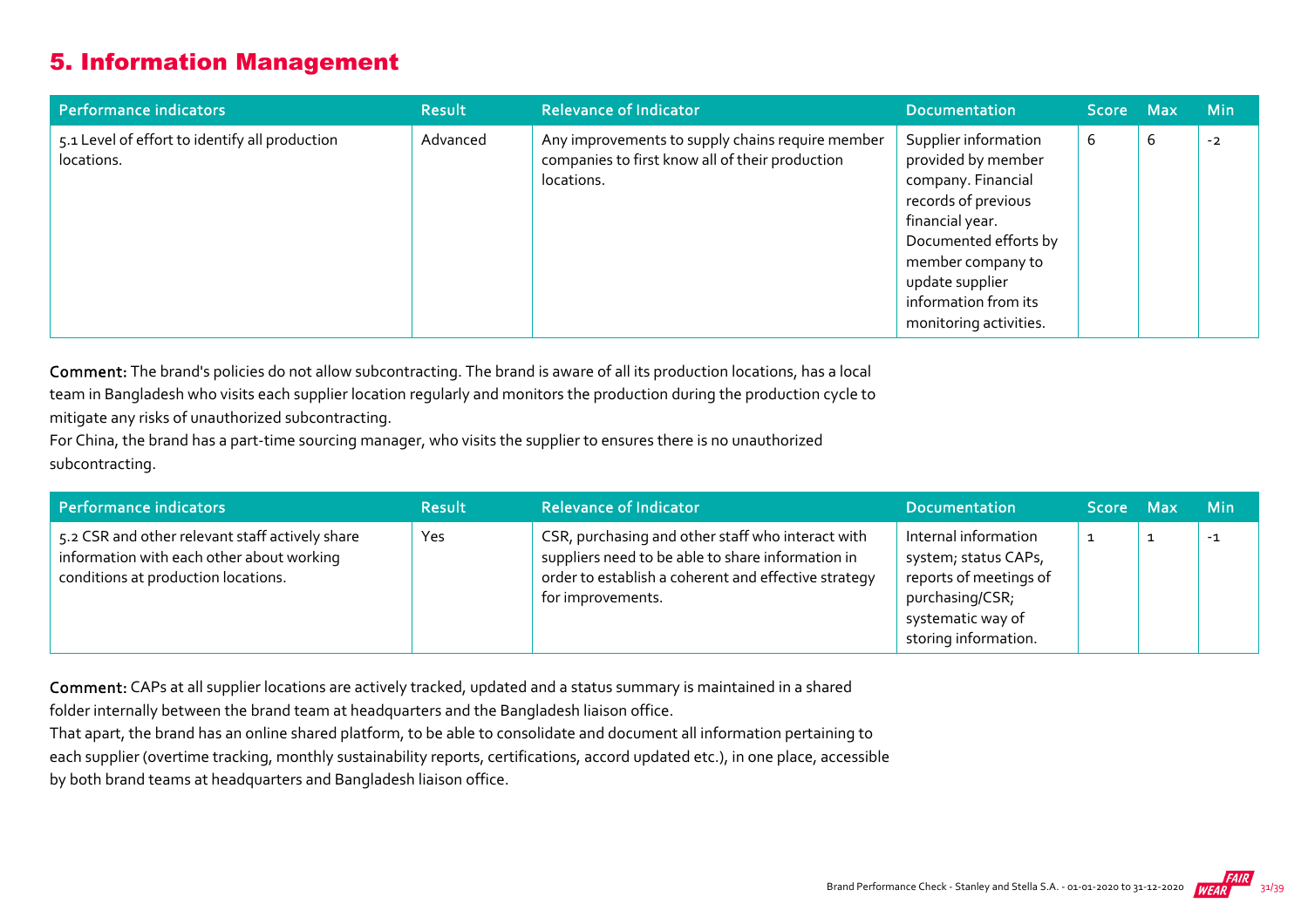# Information Management

Possible Points: 7

Earned Points: 7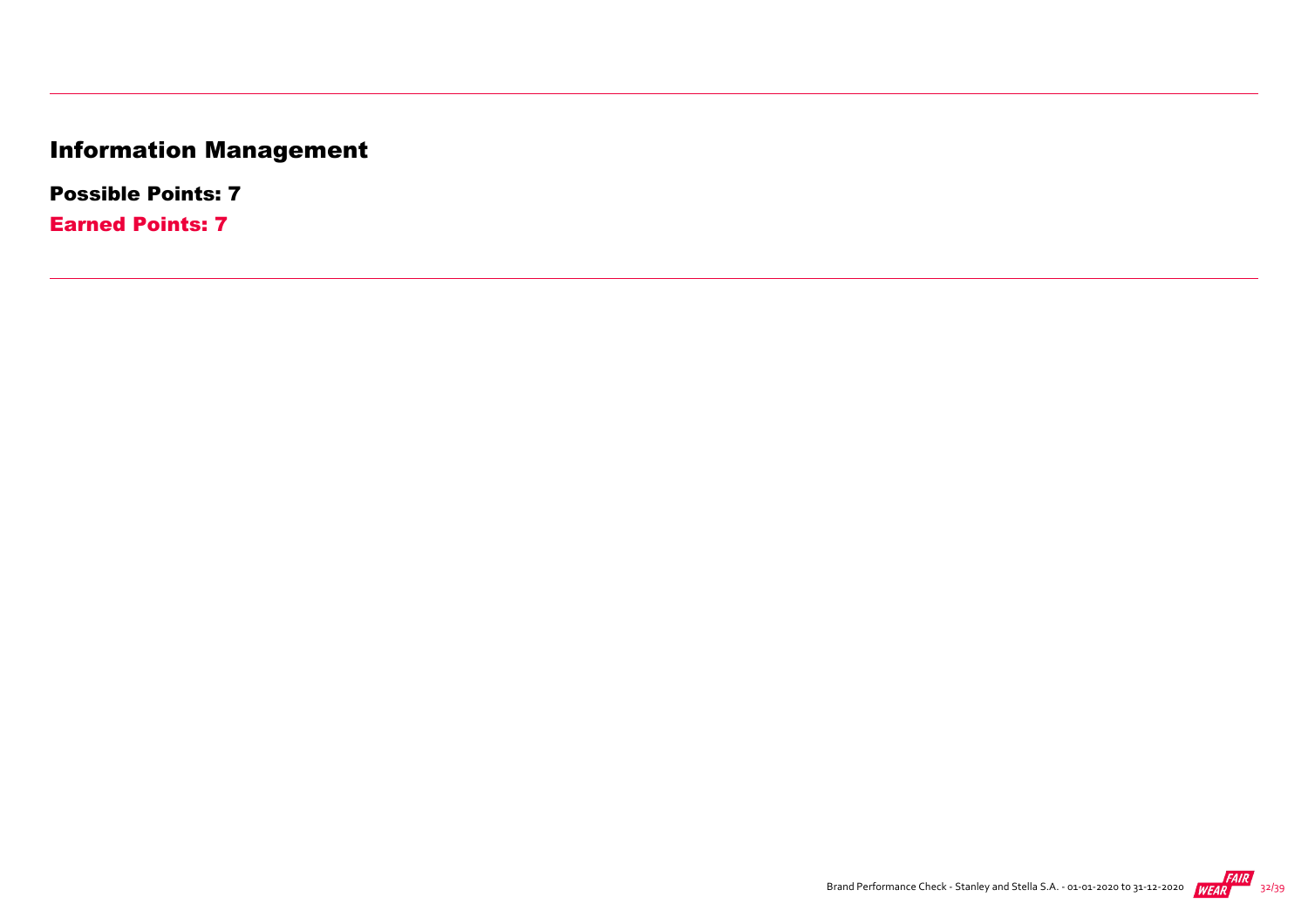### 6. Transparency

| Performance indicators                                                            | <b>Result</b>                                                                                | <b>Relevance of Indicator</b>                                                                                                                                                                                                                                                                                                                   | <b>Documentation</b>                                                                                                                        | Score Max      | <b>Min</b> |
|-----------------------------------------------------------------------------------|----------------------------------------------------------------------------------------------|-------------------------------------------------------------------------------------------------------------------------------------------------------------------------------------------------------------------------------------------------------------------------------------------------------------------------------------------------|---------------------------------------------------------------------------------------------------------------------------------------------|----------------|------------|
| 6.1 Degree of member company compliance with<br><b>FWF Communications Policy.</b> | Minimum<br>communications<br>requirements<br>are met AND no<br>significant<br>problems found | Fair Wear's communications policy exists to ensure<br>transparency for consumers and stakeholders, and<br>to ensure that member communications about Fair<br>Wear are accurate. Members will be held<br>accountable for their own communications as well<br>as the communications behaviour of 3rd-party<br>retailers, resellers and customers. | Fair Wear membership<br>is communicated on<br>member's website;<br>other communications<br>in line with Fair Wear<br>communications policy. | $\overline{2}$ | -3         |

Comment: Public communication about Fair Wear membership complies with Fair Wear's Communication Policy. Fair Wear Logo, a link to www.fairwear.org and a brief explanation about the membership are displayed on brand websites. The leader logo on the hang-tags of the member's products is in line with the communication policy.

| Performance indicators                                          | <b>Result</b>                                   | <b>Relevance of Indicator</b>                                                                                                     | <b>Documentation</b>                                                                                                                             | Score Maxi |                | <b>Min</b> |
|-----------------------------------------------------------------|-------------------------------------------------|-----------------------------------------------------------------------------------------------------------------------------------|--------------------------------------------------------------------------------------------------------------------------------------------------|------------|----------------|------------|
| 6.2 Member company engages in advanced<br>reporting activities. | Supplier list is<br>disclosed to<br>the public. | Good reporting by members helps to ensure the<br>transparency of Fair Wear's work and shares best<br>practices with the industry. | Member company<br>publishes one or more of<br>the following on their<br>website: Brand<br>Performance Check,<br>Audit Reports, Supplier<br>List. |            | $\overline{2}$ | $\Omega$   |

Comment: The brand discloses 100% of its suppliers to other Fair Wear members and 100% suppliers on the Fair Wear website as well.

| Performance indicators                                                                 | <b>Result</b>                                                                                      | <b>Relevance of Indicator</b>                                                                                                                                                                                                                           | <b>Documentation</b>                                                       | <b>Score</b>   | <b>Max</b> | <b>Min</b> |
|----------------------------------------------------------------------------------------|----------------------------------------------------------------------------------------------------|---------------------------------------------------------------------------------------------------------------------------------------------------------------------------------------------------------------------------------------------------------|----------------------------------------------------------------------------|----------------|------------|------------|
| 6.3 Social Report is submitted to FWF and is<br>published on member company's website. | Complete and<br>accurate report<br>submitted to<br>FWF AND<br>published on<br>member's<br>website. | The social report is an important tool for members to<br>transparently share their efforts with stakeholders.<br>Member companies should not make any claims in<br>their social report that do not correspond with Fair<br>Wear's communication policy. | Social report that is in<br>line with Fair Wear's<br>communication policy. | $\overline{2}$ |            | $-1$       |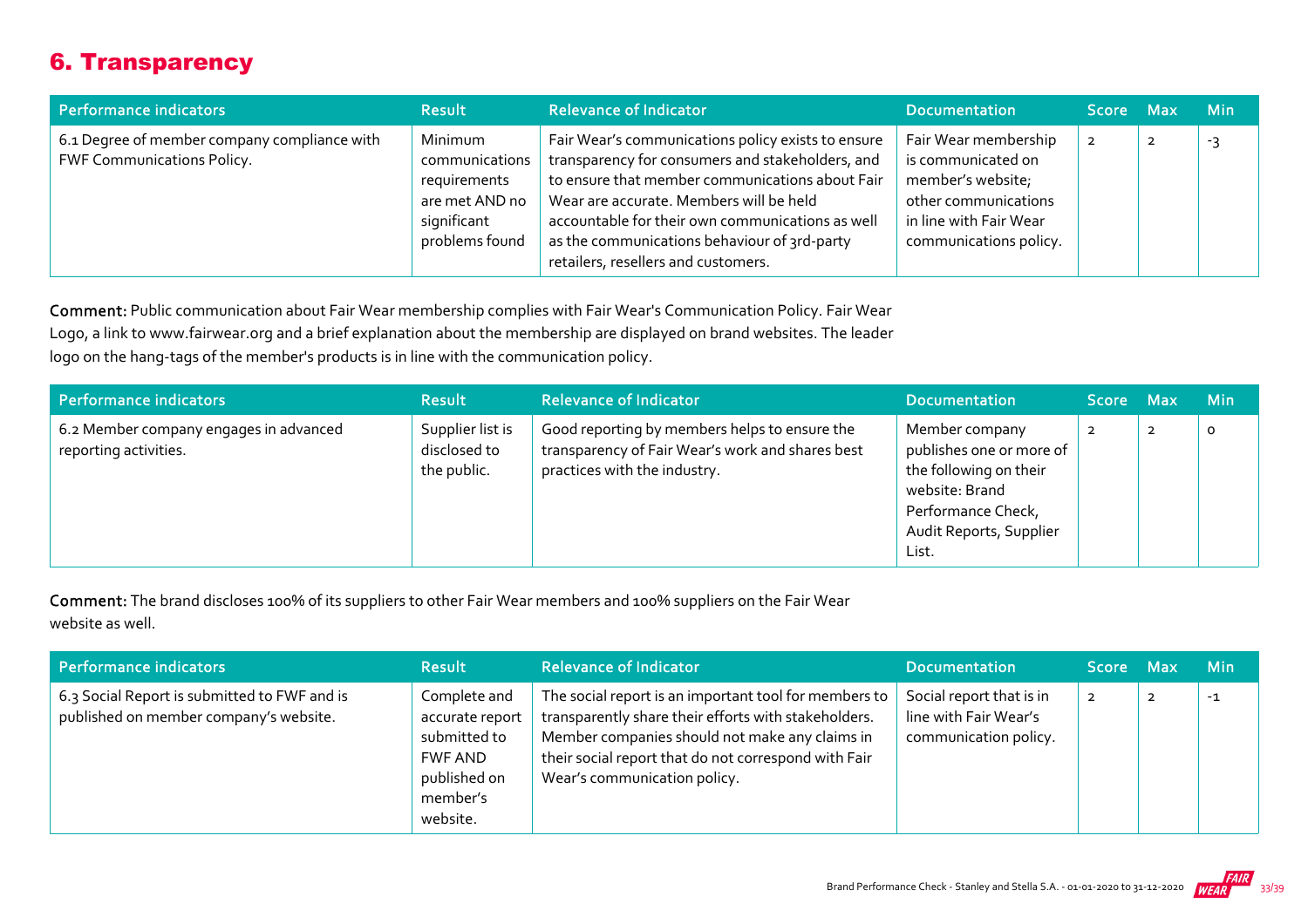# **Transparency**

Possible Points: 6

Earned Points: 6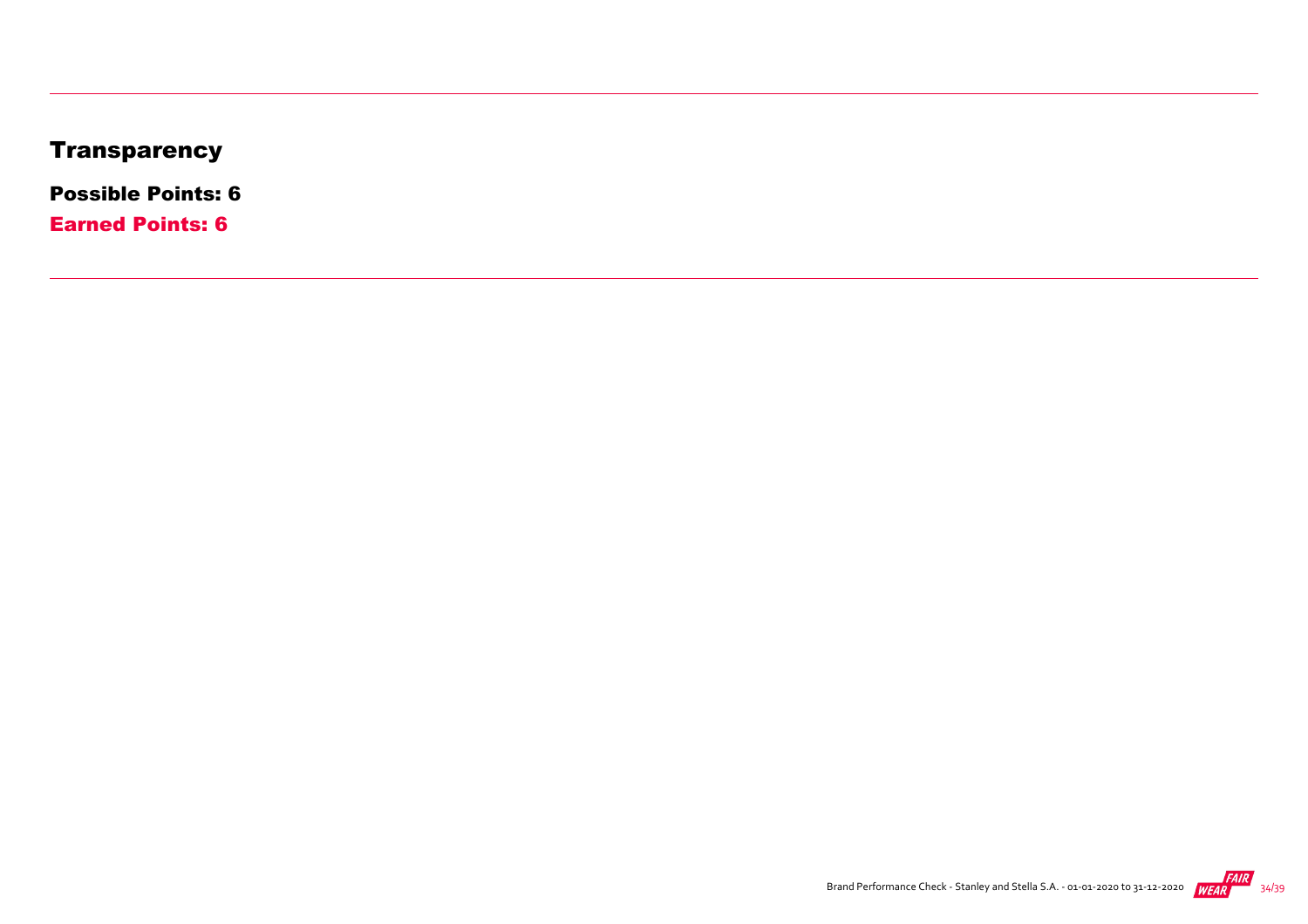# 7. Evaluation

| Performance indicators                                                                               | <b>Result</b> | <b>Relevance of Indicator</b>                                                                                                         | <b>Documentation</b>                                       | Score Max |   | – Min   |
|------------------------------------------------------------------------------------------------------|---------------|---------------------------------------------------------------------------------------------------------------------------------------|------------------------------------------------------------|-----------|---|---------|
| 7.1 Systemic annual evaluation of FWF membership<br>is conducted with involvement of top management. | Yes           | An annual evaluation involving top management<br>ensures that Fair Wear policies are integrated into<br>the structure of the company. | Meeting minutes, verbal<br>reporting, Powerpoints,<br>etc. |           | ◢ | $\circ$ |

Comment: The concerned staff and management discuss and evaluate Fair Wear membership. This is currently done more on a need/ issue basis. The performance check results were reviewed last year, and a plan of action was worked on.

| Performance indicators                                                                                                           | <b>Result</b> | <b>Relevance of Indicator</b>                                                                                                                                                                                                               | <b>Documentation</b>                                                                                                                          | Score Max | <b>Min</b> |
|----------------------------------------------------------------------------------------------------------------------------------|---------------|---------------------------------------------------------------------------------------------------------------------------------------------------------------------------------------------------------------------------------------------|-----------------------------------------------------------------------------------------------------------------------------------------------|-----------|------------|
| 7.2 Level of action/progress made on required<br>changes from previous Brand Performance Check<br>implemented by member company. | 75%           | In each Brand Performance Check report, Fair Wear<br>may include requirements for changes to<br>management practices. Progress on achieving these<br>requirements is an important part of Fair Wear<br>membership and its process approach. | Member company<br>should show<br>documentation related<br>to the specific<br>requirements made in<br>the previous Brand<br>Performance Check. |           | $-2$       |

Comment: The member had four requirements from the previous performance check and addressed three of them. The requirements pertaining to conducting Building and Fire safety inspections at one supplier remain to be addressed.

Requirement: It is required to work towards remediation of previous requirements from the last Brand Performance Check. Further engagement needs to be taken with regard to the following requirements mentioned in the last Brand Performance Check.

‐ conducting Building and Fire safety inspections at suppliers not covered under the RSC/Accord programme.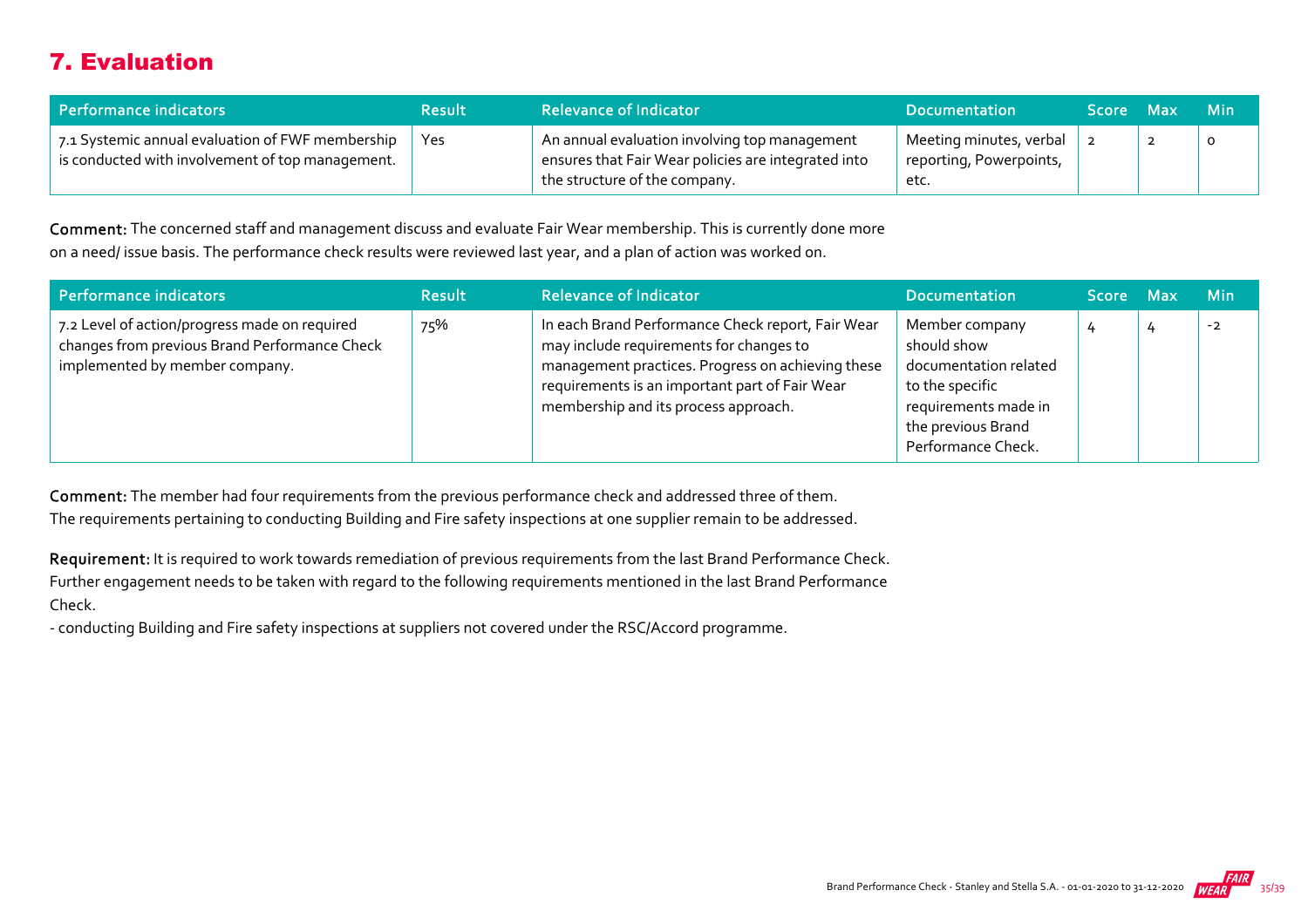### Evaluation

Possible Points: 6

Earned Points: 6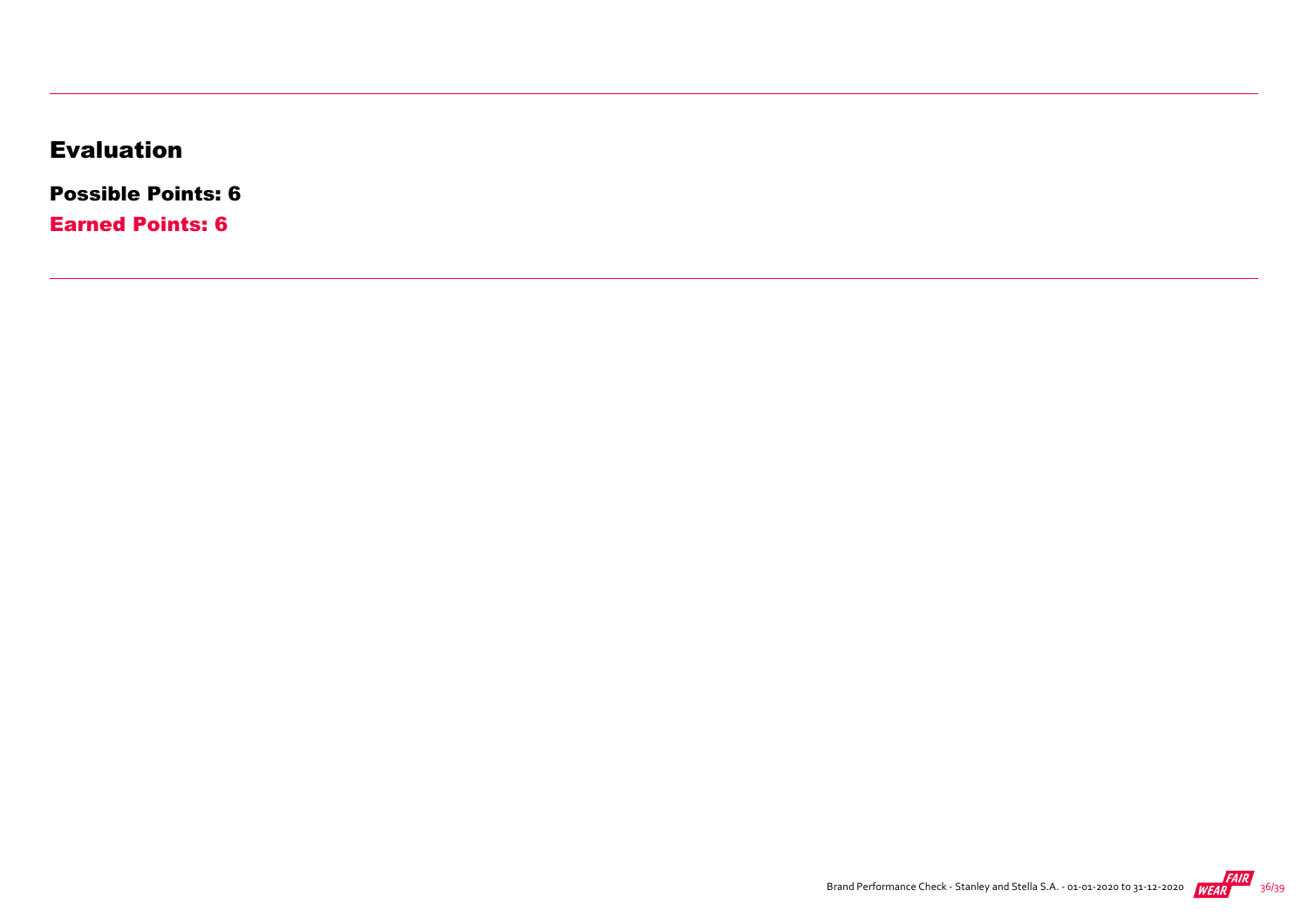#### Recommendations to Fair Wear

1. Happy to be contributing to the development of the Fair Wear LMV tool.

2. Information provided from Fair Wear is sometimes vague and confusing both from Headquarters and Local office.

3. Complaints process and communication flow were not clear and Fair Wear took decisions before the consultation with members.

4. COVID‐ 19 dossier was shared too late.

5. Often lack clear guidelines and requirements, hard to find answers, Brand Liaison is also not always able to offer the necessary clarity.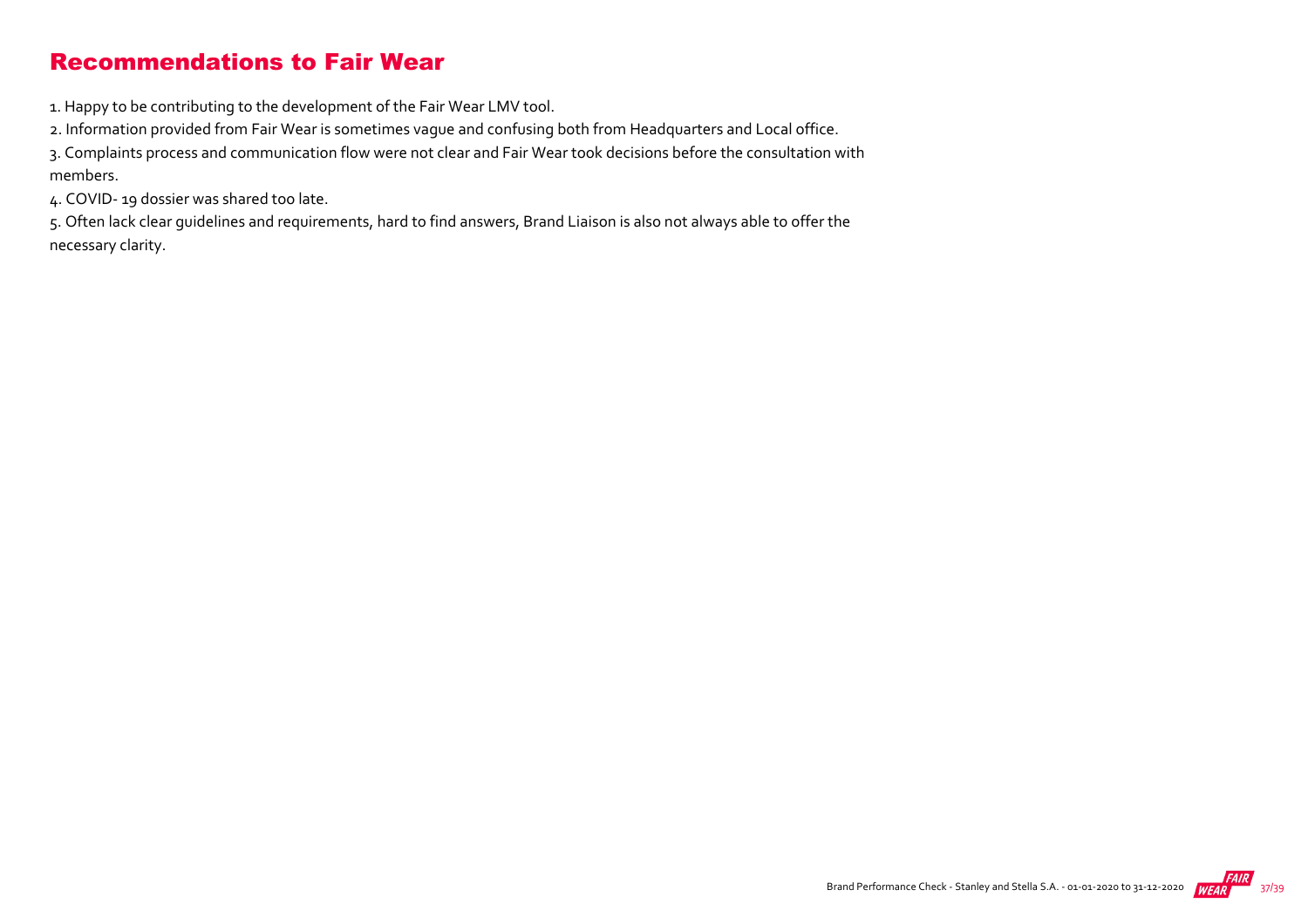# Scoring Overview

| Category                              | Earned | Possible |
|---------------------------------------|--------|----------|
| <b>Purchasing Practices</b>           | 38     | 52       |
| Monitoring and Remediation            | 13     | 17       |
| <b>Complaints Handling</b>            | 15     | 17       |
| <b>Training and Capacity Building</b> | q      | 11       |
| <b>Information Management</b>         |        |          |
| Transparency                          |        | b        |
| Evaluation                            |        | ь        |
| Totals:                               | 94     | 116      |

Benchmarking Score (earned points divided by possible points)

81

| <b>Performance Benchmarking Category</b> |
|------------------------------------------|
|                                          |

Leader